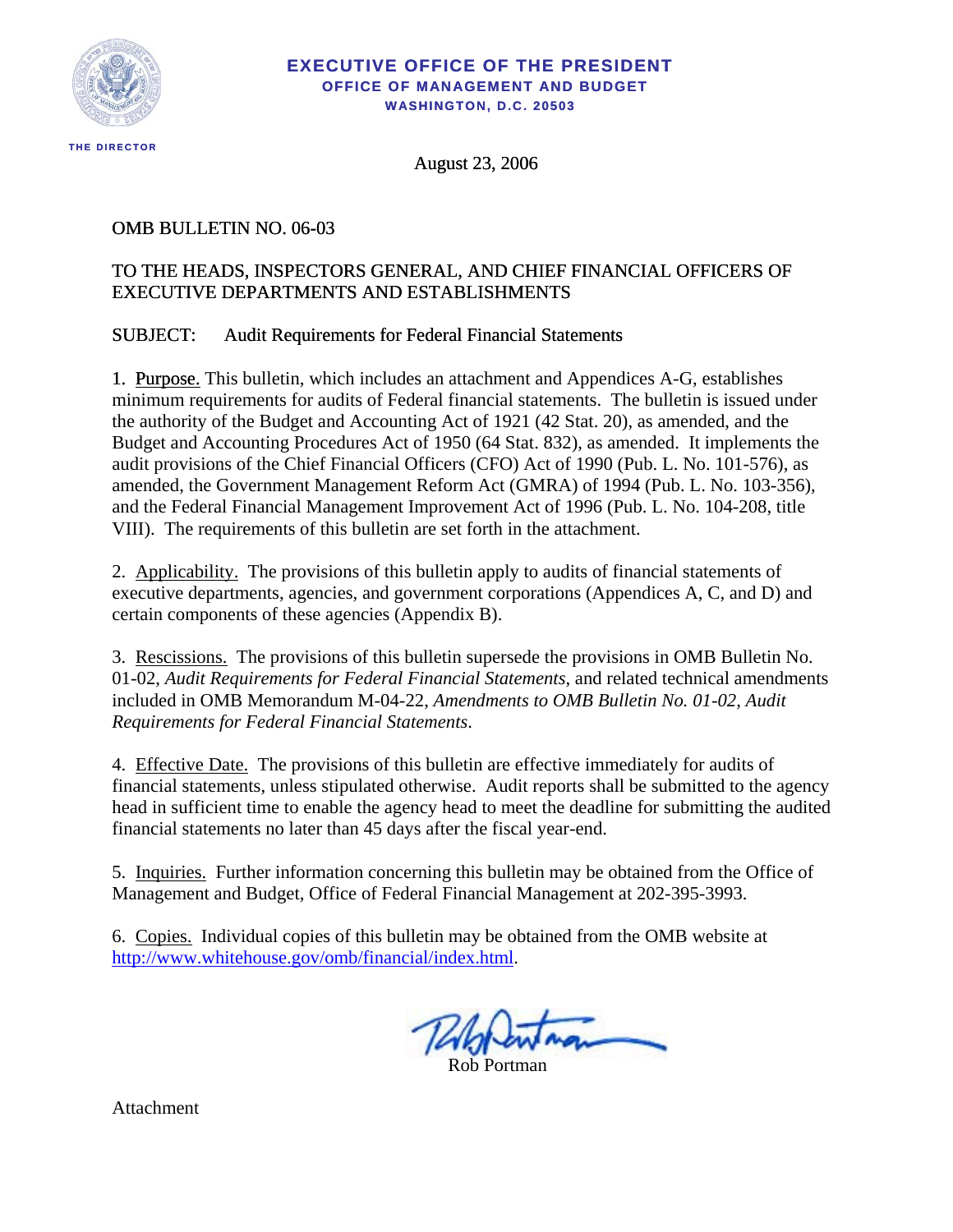# **TABLE OF CONTENTS**

| SECTION 11: AGREED-UPON PROCEDURES: RETIREMENT, HEALTH BENEFITS, AND LIFE                                                        |  |
|----------------------------------------------------------------------------------------------------------------------------------|--|
| <b>INSURANCE WITHHOLDINGS/CONTRIBUTIONS AND SUPPLEMENTAL</b><br>SEMIANNUAL HEADCOUNT REPORT SUBMITTED TO THE OFFICE OF PERSONNEL |  |
|                                                                                                                                  |  |
|                                                                                                                                  |  |
|                                                                                                                                  |  |
|                                                                                                                                  |  |
|                                                                                                                                  |  |
|                                                                                                                                  |  |
|                                                                                                                                  |  |
|                                                                                                                                  |  |
| <b>SECTION 14: SIGNIFICANT DUE DATES FOR FINANCIAL STATEMENTS AND RELATED</b>                                                    |  |
|                                                                                                                                  |  |
|                                                                                                                                  |  |
|                                                                                                                                  |  |
|                                                                                                                                  |  |
|                                                                                                                                  |  |
|                                                                                                                                  |  |
| APPENDIX F: Illustrative Management Representation Letter-Special Purpose Financial Statements 32                                |  |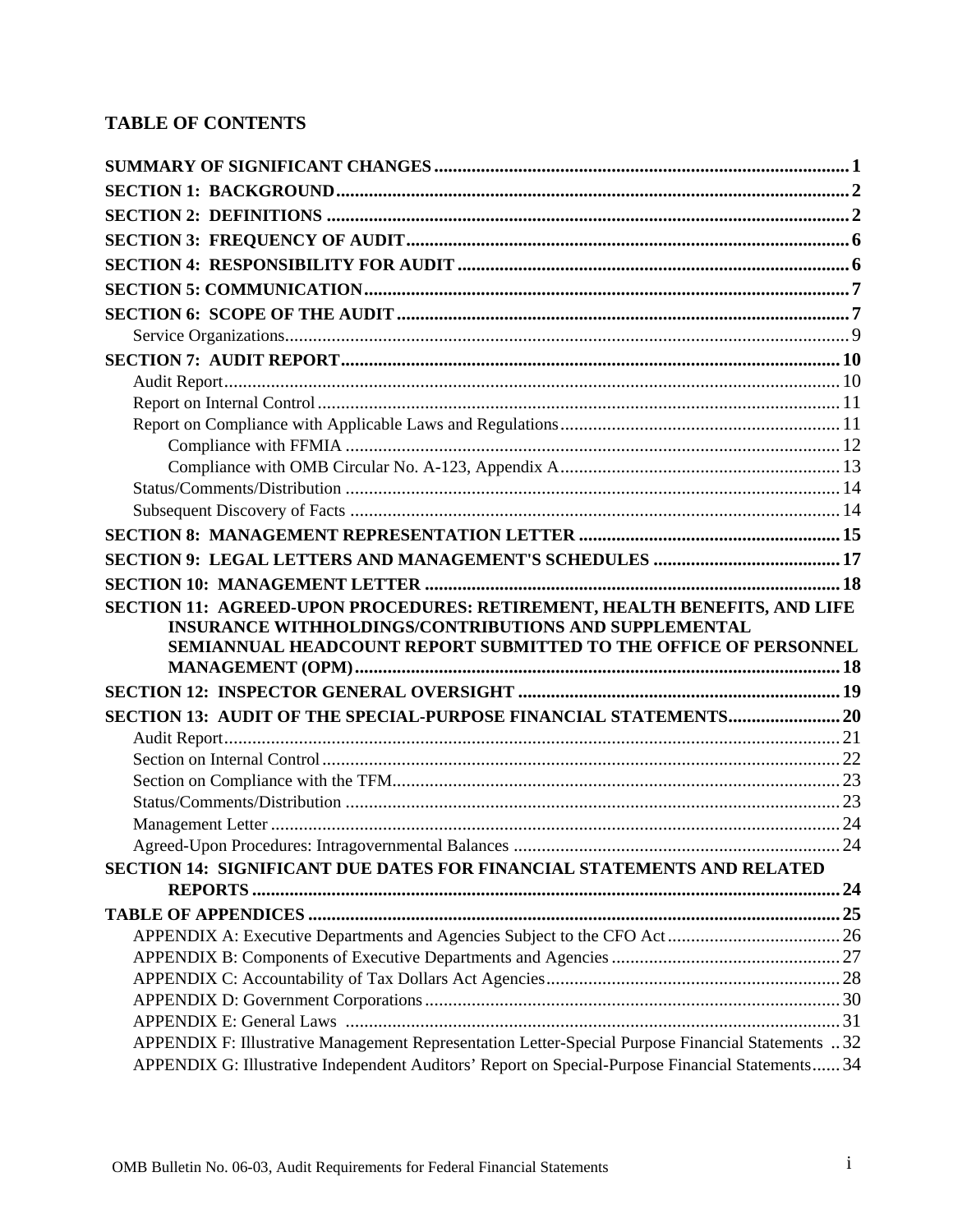# <span id="page-2-0"></span>**SUMMARY OF SIGNIFICANT CHANGES**

| <b>SECTION</b><br><b>TITLE</b>                       | <b>SECTION</b><br><b>NUMBER</b> | <b>CHANGE</b>                                                                                                                                                                                                                                                               |
|------------------------------------------------------|---------------------------------|-----------------------------------------------------------------------------------------------------------------------------------------------------------------------------------------------------------------------------------------------------------------------------|
|                                                      |                                 |                                                                                                                                                                                                                                                                             |
| <b>Background</b>                                    | 1                               | Added discussion on the agencies subject to the<br>Accountability of Tax Dollars Act and the Government<br>Corporation Control Act.                                                                                                                                         |
| <b>Definitions</b>                                   | $\overline{2}$                  | Revised definitions of material weakness, reportable<br>condition, and significant deficiency to be consistent<br>with SAS 112 and the U.S. Government Auditing<br>Standards. Definitional changes are also consistent with<br>definitions contained in OMB Circular A-123. |
| <b>Communication</b>                                 | 5                               | Added discussion on communication of material<br>misstatements affecting previously issued financial                                                                                                                                                                        |
|                                                      |                                 | statements.                                                                                                                                                                                                                                                                 |
| Scope of the<br><b>Audit</b>                         | 6                               | Added references to the Statement of Social Insurance.<br>Added discussion on service organizations and use of<br>SAS 70 audit reports.                                                                                                                                     |
|                                                      |                                 |                                                                                                                                                                                                                                                                             |
| <b>Audit Report</b>                                  | 7                               | Added discussion on compliance with FMFIA and OMB<br>Circular A-123, Appendix A. Added discussion on<br>subsequent discovery of facts.                                                                                                                                      |
|                                                      |                                 |                                                                                                                                                                                                                                                                             |
| <b>Management</b><br><b>Representation</b><br>Letter | 8                               | Added representation on consistency of budgetary data<br>used to prepare the Statement of Budgetary Resources<br>and SF-133.                                                                                                                                                |
|                                                      |                                 |                                                                                                                                                                                                                                                                             |
| <b>Appendix D</b>                                    |                                 | Added this appendix listing the government corporations.                                                                                                                                                                                                                    |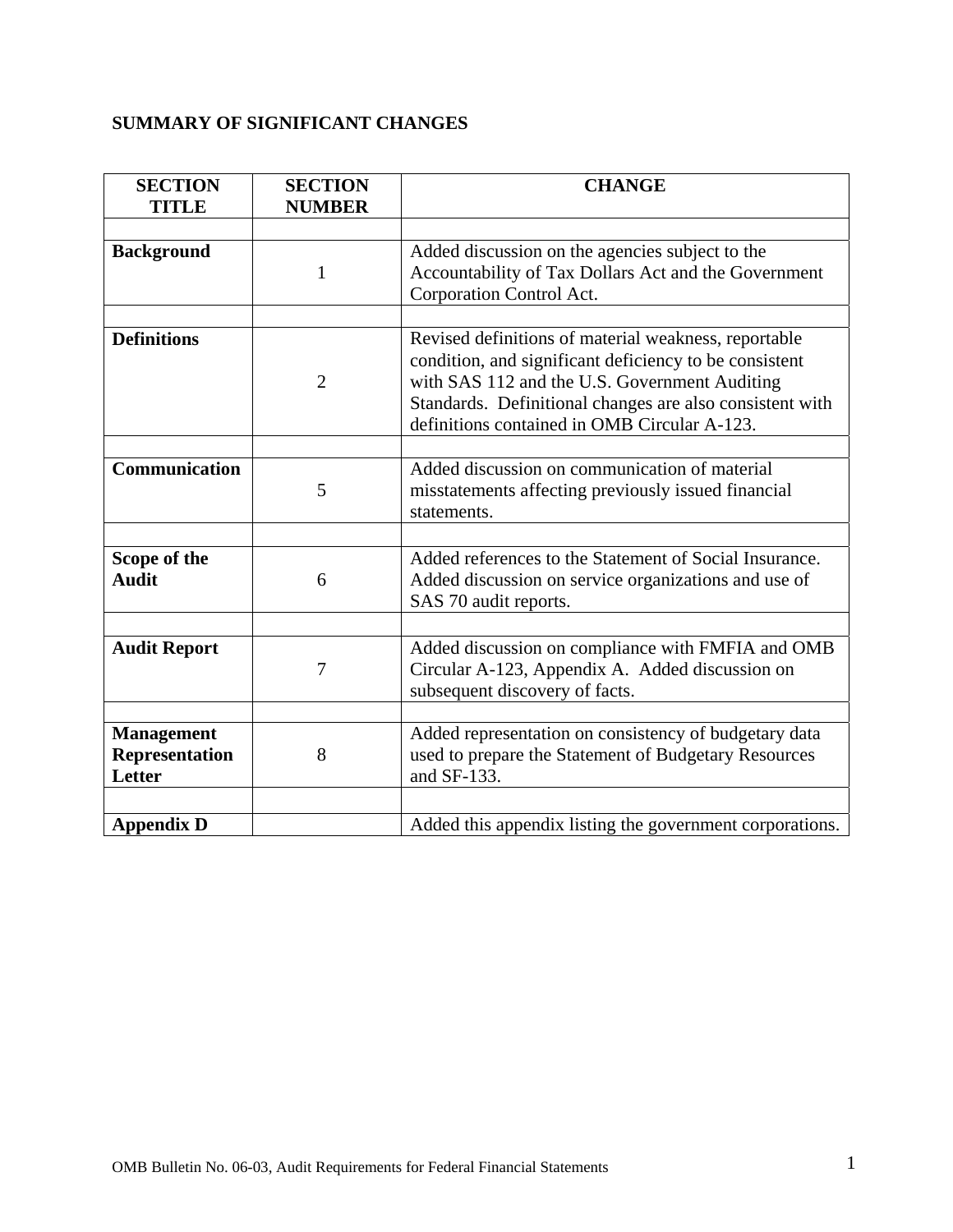# <span id="page-3-0"></span>**AUDIT REQUIREMENTS FOR FEDERAL FINANCIAL STATEMENTS**

## **SECTION 1: BACKGROUND**

1.1 The Government Management Reform Act (GMRA) of 1994 (Pub. L. No. 103-356) amended the requirements of the Chief Financial Officers (CFO) Act of 1990 (Pub. L. No. 101- 576) by requiring, among other things, the annual preparation and audit of organization wide financial statements of the 24 major executive departments and agencies (Appendix A). The GMRA also requires audited financial statements of components of executive departments and agencies designated by the Director of the Office of Management and Budget (OMB), which are identified in Appendix B.

1.2 The Accountability of Tax Dollars Act (ATDA) of 2002 (Pub. L. No. 107-289) (Appendix C) amended the CFO Act further to extend the requirements of the annual preparation and audit of organization wide financial statements to the remainder of the executive agencies not already required to do so through another provision of Federal law.

1.3 Government Corporation Control Act (59 Stat. 597, codified at 31 U.S.C. § 841-869) (Appendix D) requires, among other things, the annual preparation and audit of organization wide financial statements of "mixed-ownership" and "wholly owned" Government corporations.

## **SECTION 2: DEFINITIONS**

For the purposes of this bulletin, the following definitions apply:

- 2.1 **Annual Financial Statement** means the financial statement of a reporting entity as described in Section 3515 of Title 31 of the United States Code and OMB Circular A-136, *Financial Reporting Requirements*, as amended (A-136). The "Annual Financial Statement" shall consist of:
	- Management's Discussion and Analysis (part of RSI).
	- Basic Statements. The basic statements<sup>[1](#page-3-1)</sup> shall include:
		- o Balance Sheet.
		- o Statement of Net Cost.
		- o Statement of Changes in Net Position.
		- o Statement of Budgetary Resources.
		- o Statement of Financing.
		- o Statement of Custodial Activity, if applicable.
		- o Statement of Social Insurance, if applicable.
		- o Related Note Disclosures.
	- Required Supplementary Stewardship Information (RSSI), if applicable.
	- Required Supplementary Information (RSI), if applicable.

<span id="page-3-1"></span><sup>&</sup>lt;sup>1</sup> This list is included in the A-136, which prescribes the Basic Statements that shall be prepared.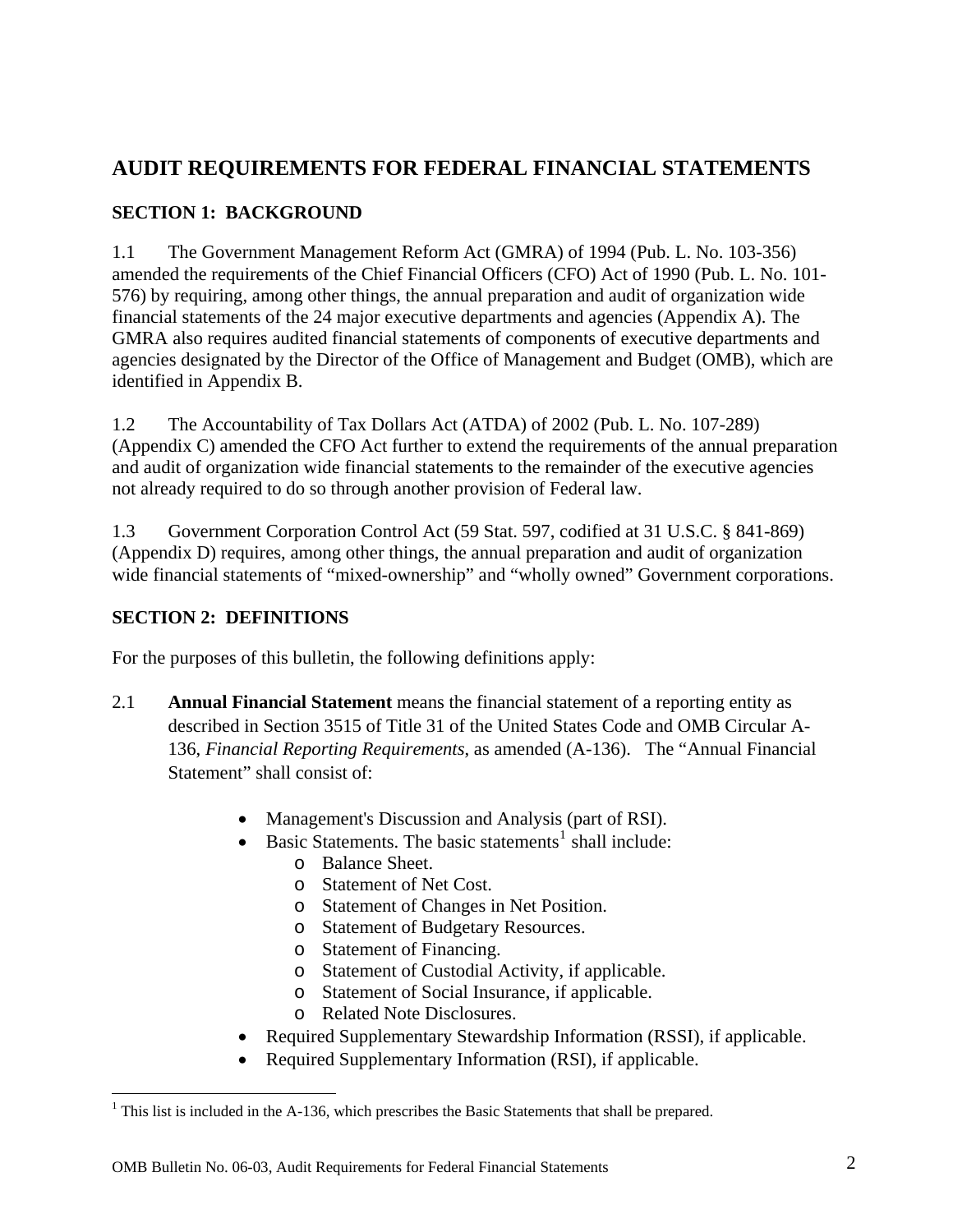• Other Accompanying Information, if applicable.

2.2 **Codification of Statements on Auditing Standards** is a codification of Statements on Auditing Standards (AU) issued by the American Institute of Certified Public Accountants (AICPA). The AICPA's standards of field work and reporting are incorporated in their entirety in U.S. Government Auditing Standards by reference.

2.3 **Federal Financial Management Improvement Act of 1996 (FFMIA) (Pub. L. No. 104-208, title VIII) section 803(a) requirements** are Federal financial management systems requirements, applicable Federal accounting standards, and the United States Standard General Ledger at the transaction level. The 24 major CFO Act agencies are required to establish and maintain financial management systems that comply substantially with these requirements. Agencies subject to the ATDA and Government Corporation Control Act are not subject to the requirements of FFMIA, with the exception of government corporations that are also components of one of the 24 major CFO Act agencies. Those government corporations are subject to FFMIA similar to all other components of the CFO Act agencies. The government corporations however are not required to report separately on compliance with FFMIA in its management reports.

2.4 **Federal Managers' Financial Integrity Act (FMFIA) (Pub. L. No. 97-255, codified at 31 U.S.C. § 3512)** requires Executive Branch agencies to establish and maintain effective internal control. The heads of agencies must annually evaluate and report on the effectiveness of the internal control (Section 2) and financial management systems (Section 4) that protect the integrity of Federal programs

2.5 **Federal Information Security Management Act (FISMA) (Pub. L. No. 107-296, as amended by Pub. L. No. 108-177)** requires agencies to provide information security controls commensurate with the risk and potential harm of not having those controls in place. The heads of agencies are required to annually report on the effectiveness of the agencies' security programs. "Significant deficiencies" found under FISMA must also be reported as material weaknesses under FMFIA or as a lack of substantial compliance under FFMIA if related to financial management systems.

2.6 **Generally Accepted Accounting Principles (GAAP)** for Federal government entities are identified in Statement on Auditing Standards (SAS) No. 91, *Federal GAAP Hierarchy*, Amendment to SAS 69, *The Meaning of Present Fairly In Conformity With Generally Accepted Accounting Principles*, which is codified in AU § 411 of the AICPA's Codification of Statements on Auditing Standards. Federal financial statements shall be prepared in accordance with A-136. The requirements of A-136 are generally accepted accounting principles because they constitute "practices that are widely recognized and prevalent in the federal government" under category (D) of the *Federal GAAP Hierarchy*.

2.7 **Independent Auditor** means an auditor who meets the independence standards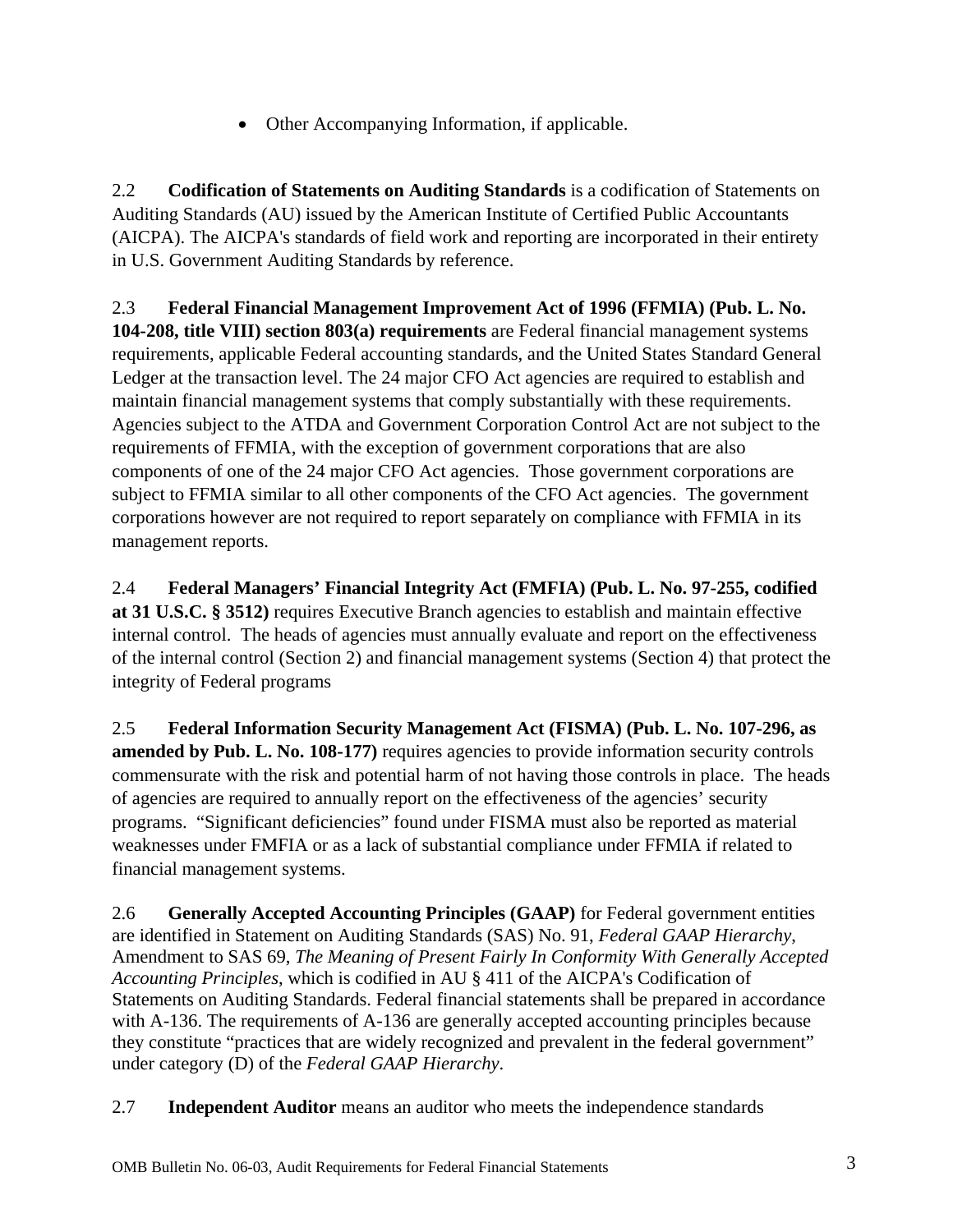specified in the U.S. Government Auditing Standards. An independent auditor may include an agency's Office of Inspector General (OIG) and/or an independent public accountant (IPA).

2.8 **Internal Control** as it relates to the Basic Statements and Required Supplementary Stewardship Information is a process, affected by the agency's management and other personnel, designed to provide reasonable assurance that the following objectives are met:

- Reliability of financial reporting transactions are properly recorded, processed, and summarized to permit the preparation of the Basic Statements and Required Supplementary Stewardship Information in accordance with generally accepted accounting principles, and assets are safeguarded against loss from unauthorized acquisition, use, or disposition;
- Compliance with applicable laws and regulations transactions are executed in accordance with laws governing the use of budget authority and any other laws, regulations, and government-wide policies identified by OMB in Appendix E of this bulletin that could have a direct and material effect on the Basic Statements or Required Supplementary Stewardship Information;
- Reliability of performance reporting transactions and other data that support reported performance measures are properly recorded, processed, and summarized to permit the preparation of performance information in accordance with criteria stated by management.

2.9 **Management Letter** means a letter prepared by the auditor which discusses findings and recommendations for improvements in internal control, which were identified during the audit and were not required to be included in the auditors' report on internal control, and other management issues. (See Chapter 5 of the U.S. Government Auditing Standards.)

2.10 **Management's Discussion and Analysis (MD&A)** is a clear and concise description of the reporting entity's performance measures, financial statements, systems and controls, compliance with laws and regulations, and actions taken or planned to address problems.<sup>[2](#page-5-0)</sup> The MD&A is included in each annual financial statement as required supplementary information. The A-136 provides additional guidance on the composition of the MD&A.

# 2.11

# *The below definition of material weakness is effective for periods ending before December 15, 2006.[3](#page-5-1)*

## **Material Weaknesses in Internal Control** are reportable conditions in which the design or

 $\overline{a}$ <sup>2</sup> Statement of Federal Financial Accounting Standards (SFFAS) No. 15, *Management's Discussion and Analysis* 3<sup>3</sup> The revision to the definition of metasial weekness, and related effective details approximately the State

<span id="page-5-1"></span><span id="page-5-0"></span><sup>&</sup>lt;sup>3</sup> The revision to the definition of material weakness, and related effective date, is consistent with the Statement on Auditing Standards (SAS) No. 112, *Communicating Internal Control Related Matters Identified in an Audit*.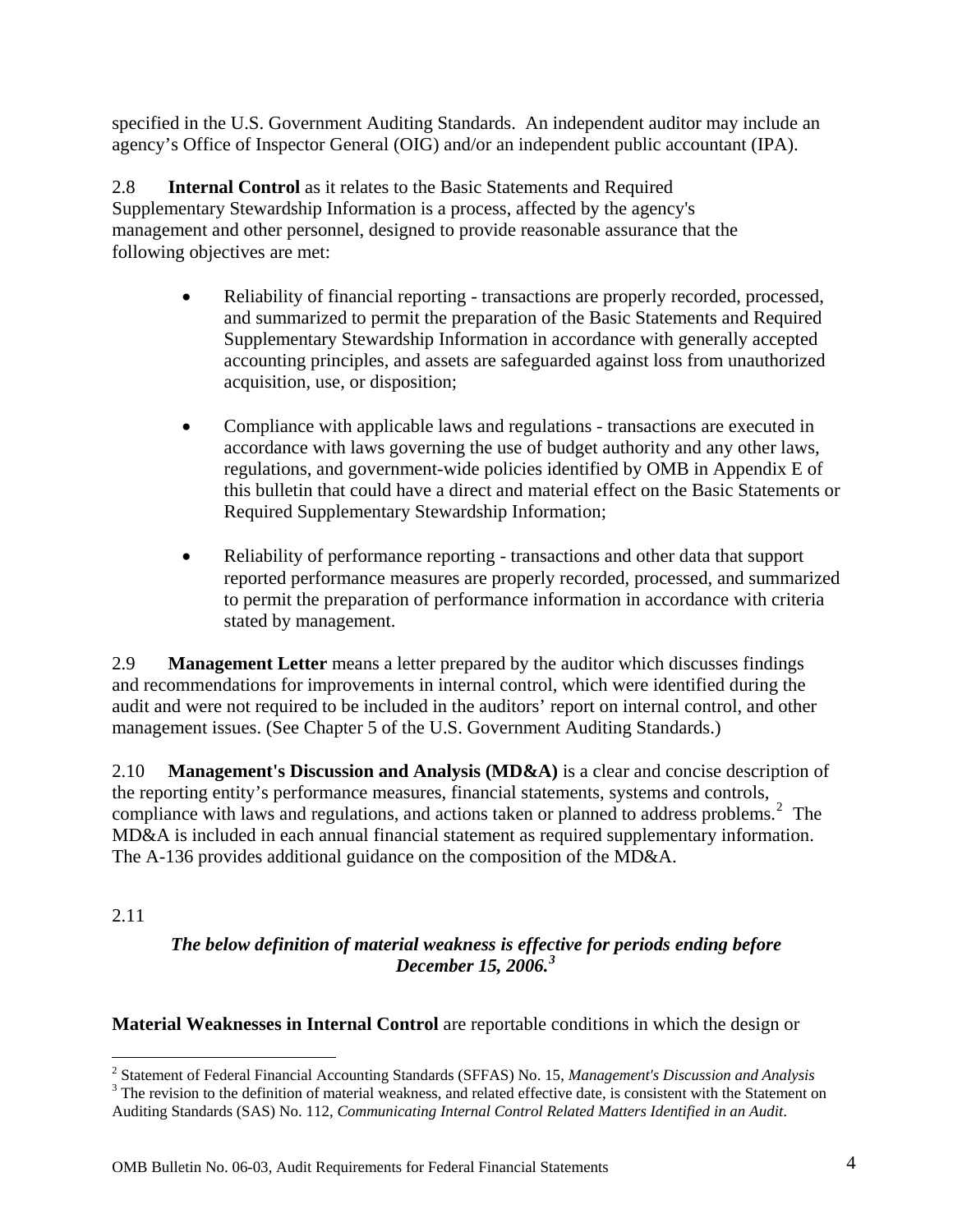operation of the internal control does not reduce to a relatively low level the risk that errors, fraud or noncompliance in amounts that would be material in relation to the Basic Statements or Required Supplementary Stewardship Information being audited, or material to a performance measure or aggregation of related performance measures, may occur and not be detected within a timely period by employees in the normal course of performing their assigned functions. The auditor shall use this definition of material weaknesses to report on an entity's internal control in accordance with the requirements of U.S. Government Auditing Standards and this bulletin, rather than the definition of material weaknesses used by management to prepare an agency's FMFIA report.

### *The below definition of material weakness is effective for periods ending on or after December 15, 2006.*

**Material Weakness** is a significant deficiency, or combination of significant deficiencies, that results in a more than remote<sup>[4](#page-6-0)</sup> likelihood that a material misstatement of the financial statements will not be prevented or detected. This definition of material weakness aligns with the definition of the same term used by management to prepare an agency's FMFIA assurance statement.

### 2.12

 $\overline{a}$ 

### *The below definition of reportable condition is effective for periods ending before December 15, 2006.*

**Reportable Conditions** are matters coming to the auditor's attention that, in the auditor's judgment, should be communicated because they represent significant deficiencies in the design or operation of internal control, which could adversely affect the organization's ability to meet the objectives of internal control. The term "reportable condition" will be replaced by the term "significant deficiency." (See Significant Deficiency for a revised definition.)

2.13 **Reporting Entity** means one of the executive departments, agencies, government corporations and components of such departments and agencies listed in Appendices A–D, or an agency, bureau, or other organization that represents a meaningful unit for program management, for which a financial statement is prepared, and for which management chose to have an audit performed in accordance with this bulletin.

<span id="page-6-0"></span><sup>&</sup>lt;sup>4</sup> The term "remote" is defined in SFFAS No. 5, *Accounting for Liabilities of the Federal Government*, as the chance of the future event, or events, occurring is slight. Therefore, the likelihood of an event is "more than remote" when it is at least reasonably possible.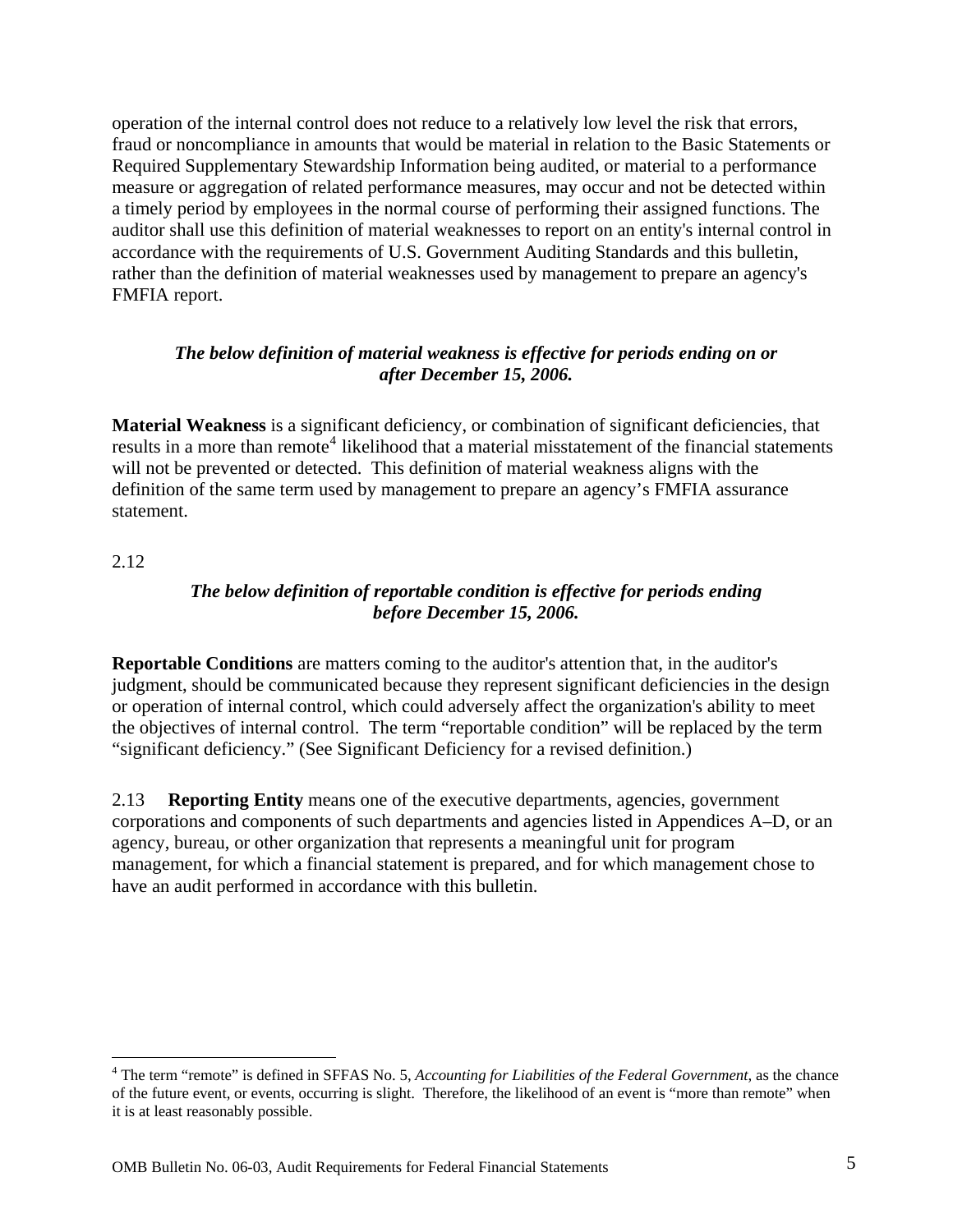## *The below definition of significant deficiency is* **e***ffective for periods ending on or after December 15, 2006.[5](#page-7-1)*

**Significant Deficiency** is a deficiency in internal control, or a combination of deficiencies, that adversely affects the entity's ability to initiate, authorize, record, process, or report financial data reliably in accordance with generally accepted accounting principles such that there is more than a remote<sup>[6](#page-7-2)</sup> likelihood that a misstatement of the entity's financial statements that is more than inconsequential<sup>[7](#page-7-3)</sup> will not be prevented or detected. The term "significant deficiency" will replace the former term of "reportable condition." This definition of "significant deficiency" aligns with the definition of "reportable condition" used by management to prepare an agency's FMFIA assurance statement.

2.15 **U.S. Government Auditing Standards** are those standards issued by the Comptroller General of the United States.

2.16 **U.S. Standard General Ledger (USSGL)** means the uniform chart of accounts prescribed by the Department of the Treasury in its *Treasury Financial Manual* (TFM) ([http://www.fms.treas.gov/ussgl/\)](http://www.fms.treas.gov/ussgl/).

### **SECTION 3: FREQUENCY OF AUDIT**

Audits shall be performed annually.

## **SECTION 4: RESPONSIBILITY FOR AUDIT**

For purposes of this bulletin, the following responsibilities apply:

4.1 For the 24 major CFO Act executive departments and agencies and selected components of such departments and agencies listed in Appendices A and B, the audits of financial statements shall be performed by the OIG of the executive department or agency or by an IPA as determined by the OIG.

4.2 For the executive branch agencies subject to the ATDA and Government Corporation Control Act, the audits of financial statements shall also be performed by the OIG of the executive department or agency or by an IPA as determined by the OIG. If the agency does not have an OIG, the financial statement audit shall be performed by an IPA as determined by

<span id="page-7-0"></span>2. 14

<span id="page-7-1"></span> $\overline{a}$  $<sup>5</sup>$  The revision to the definition of significant deficiency, and related effective date, is consistent with the SAS 112,</sup> **Communicating Internal Control Related Matters Identified in an Audit.** 

 $6$  The term "remote" is defined in footnote 4.

<span id="page-7-3"></span><span id="page-7-2"></span> $7\,$  A misstatement is inconsequential if a reasonable person would conclude, after considering the possibility of further undetected misstatements, that the misstatement, either individually or when aggregated with other misstatements, would clearly be immaterial to the financial statements. If a reasonable person would not reach such a conclusion regarding a particular misstatement, that misstatement is more than inconsequential.(SAS 112)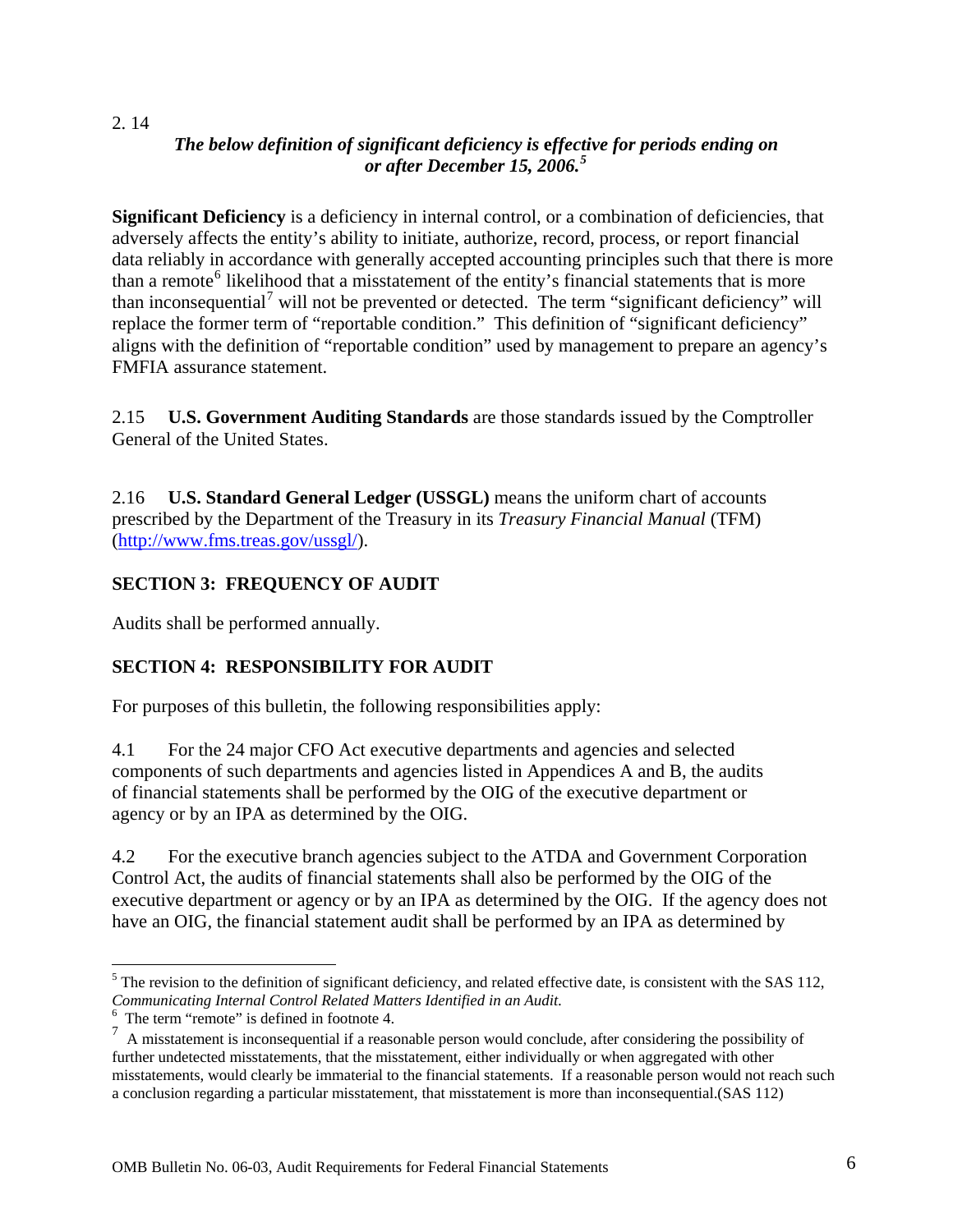<span id="page-8-0"></span>management.

4.3 GMRA provides that, in lieu of an audit otherwise required, the Comptroller General of the United States may, at his or her discretion and following consultation with the OIG, perform the audit.

# **SECTION 5: COMMUNICATION**

5.1 There shall be open and timely communication between agency management, including the CFO, and the OIG (and the audit firm, if the audit is contracted out) throughout the audit process. The purpose of this communication is to ensure that all parties are kept up to date on the progress and results of the audit to avoid "surprises" at the end. Matters that should be communicated include, but are not limited to, the following:

- The audit timetable and changes thereto,
- Issues or problems arising in the conduct of the audit, including the inability or difficulty in gaining access to records or lack of cooperation of agency personnel, and
- Potential audit findings as they are developed, including indications of material misstatements or unsupported amounts in the financial statements, reportable conditions/significant deficiencies and material weaknesses in internal control, and noncompliances with laws and regulations.

5.2 In circumstances when material misstatement(s) or likely material misstatement(s) affecting a previously issued financial statement(s) and related audit report are discovered, the auditor shall advise agency management to communicate this discovery to persons who may be relying on the auditors' reports such as legislative or regulatory oversight bodies, federal inspector(s) general, funding entities, and other oversight bodies. (See Sections 7.7 and 7.25- 7.27 for further discussions.)

# **SECTION 6: SCOPE OF THE AUDIT**

6.1 Financial statements shall be audited in accordance with U.S. Government Auditing Standards and the provisions of this bulletin.

6.2 The auditor shall determine whether the Basic Statements present fairly, in all material respects, the assets, liabilities, and net position; net costs; changes in net position; budgetary resources; reconciliation of net costs to budgetary obligations; and, if applicable, custodial activity and social insurance in conformity with the accounting principles generally accepted in the United States.

6.3 If consolidating statements are presented, the auditor shall consider the consolidating statements supplemental information and report in accordance with Section 7, unless the auditor's objective is to express an opinion on the consolidating statements.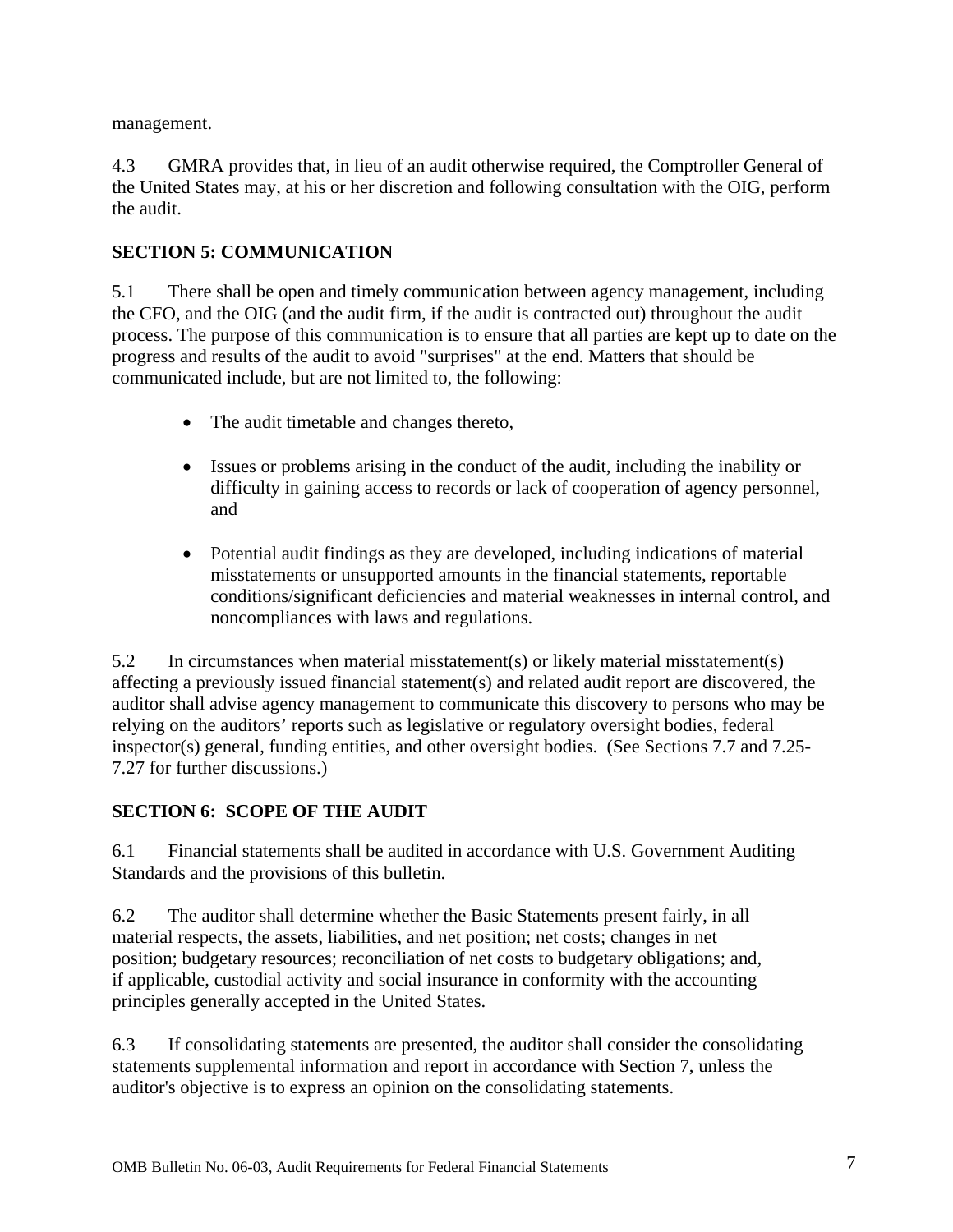6.4 If the auditor is unable to determine whether the Basic Statements are fairly presented because, for example, of the auditor's inability to obtain sufficient competent evidential matter due to inadequate accounting records, the auditor shall, to the extent practical, obtain sufficient evidence about closing balances to enable the auditor to opine on the subsequent year's financial statements.

6.5 The auditor shall perform the procedures described in AU § 558, *Required Supplementary Information*, for the following:

- Management's Discussion and Analysis.
- Required Supplementary Stewardship Information (i.e., Stewardship investments: non-Federal physical property (such as highways), human capital (expenditures for training and education), and research and development).
- Required Supplementary Information.

6.6 The auditor shall assess whether the other accompanying information, or its manner of presentation, is materially inconsistent with the information in the Basic Statements.

6.7 With respect to the internal control objectives (See Section 2.8, definition of internal control.) relating to the Basic Statements and Required Supplementary Stewardship Information, the auditor shall obtain an understanding of the components of internal control (See AU § 319.) and assess the level of control risk relevant to the assertions embodied in the classes of transactions, account balances, and disclosure components of the financial statements. Such controls include relevant information technology (IT) general and application controls and controls relating to intra-entity and intra-governmental transactions and balances. For those internal controls that have been properly designed and placed in operation, the auditor shall perform sufficient tests to support a low assessed level of control risk. (See AU § 319.) Those internal controls that have not been properly designed or placed in operation and those internal controls that are found to be ineffective shall be reported in accordance with Section 7 of this bulletin.

6.8 In obtaining an understanding of the components of internal control, particularly the risk assessment component, and assessing control risk, the auditor shall obtain an understanding of the process by which the agency identifies and evaluates weaknesses required to be reported under FMFIA and related agency implementing procedures.

6.9 The auditor shall compare material weaknesses disclosed during the audit with those material weaknesses reported in the agency's FMFIA report that relate to the financial statements of the entity under audit and document material weaknesses disclosed by audit that were not reported in the agency's FMFIA report. The auditor should consider whether the failure to detect and report material weaknesses constitutes a reportable condition/significant deficiency or material weakness in the entity's internal control.

6.10 With respect to the internal control objective relating to performance measures, the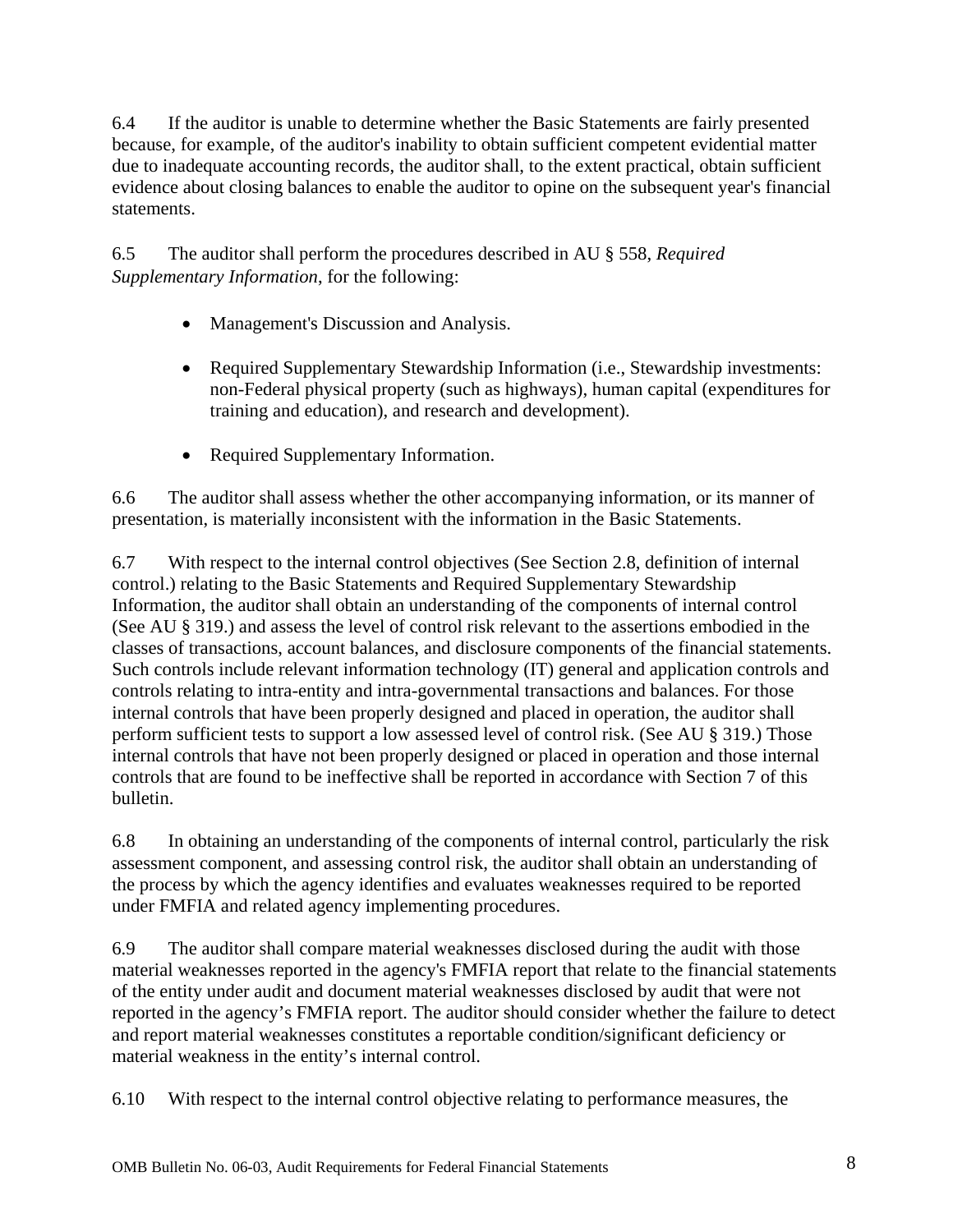<span id="page-10-0"></span>auditor shall obtain an understanding of the components of internal control relating to the existence and completeness assertions relevant to the performance measures included in the MD&A. Those internal controls that have not been properly designed and placed in operation shall be reported in accordance with Section 7 of this bulletin. The objective of gaining an understanding of internal control in this subparagraph is to report deficiencies in the design of internal control, rather than to plan the financial statement audit.

6.11 With respect to compliance with applicable laws and regulations, the auditor shall perform tests of compliance with laws and regulations, including laws governing the use of budget authority, and any other laws, regulations, and government-wide policies identified by OMB in Appendix E of this bulletin, that could have a direct and material effect on the Basic Statements and Required Supplementary Stewardship Information.

6.12 The auditor shall perform tests of the entity's compliance with FFMIA, section 803(a) requirements. This provision only applies to entities listed in Appendix A. Agencies subject to the ATDA and Government Corporation Control Act are not subject to the requirements of FFMIA, with the exception of government corporations that are also components of one of the 24 major CFO Act agencies. Those government corporations are subject to FFMIA similar to all other components of the CFO Act agencies, including components listed in Appendix B. The government corporations however are not required to report separately on compliance with FFMIA in its management reports.

6.13 The auditor shall obtain written representation from management as part of an audit conducted in accordance with this bulletin. (See AU § 333, *Management Representations*.) In addition to the standard representations included in AU § 333, additional representations are required that are unique to the Federal Government. The additional representations are provided in Section 8 of this bulletin.

## **Service Organizations**

6.14 A service organization is an entity, or component of an entity, that provides services to a user organization in which those services are part of the user organization's information system (e.g., processing of transactions). A user organization is an entity, or component of an entity, whose financial statements are being audited and has engaged a service organization.

6.15 With respect to obtaining assurance on the internal control of a service organization, the auditor of the user organization shall utilize, as necessary, the service organization's auditors' report $8$  on the services provided to the user organization. Service organizations must provide its user organizations with an audit report on whether (1) internal controls were designed properly to achieve specified objectives and placed into operation as of a specified date and (2) the controls that were tested were operating effectively to provide reasonable assurance that the related control objectives were met during the period specified. (See AU § 324, *Service Organizations.)*

6.16 Such audit reports should be submitted to user organizations within a reasonable time to

<span id="page-10-1"></span> $\overline{a}$ <sup>8</sup> Also referred as SAS 70 reports.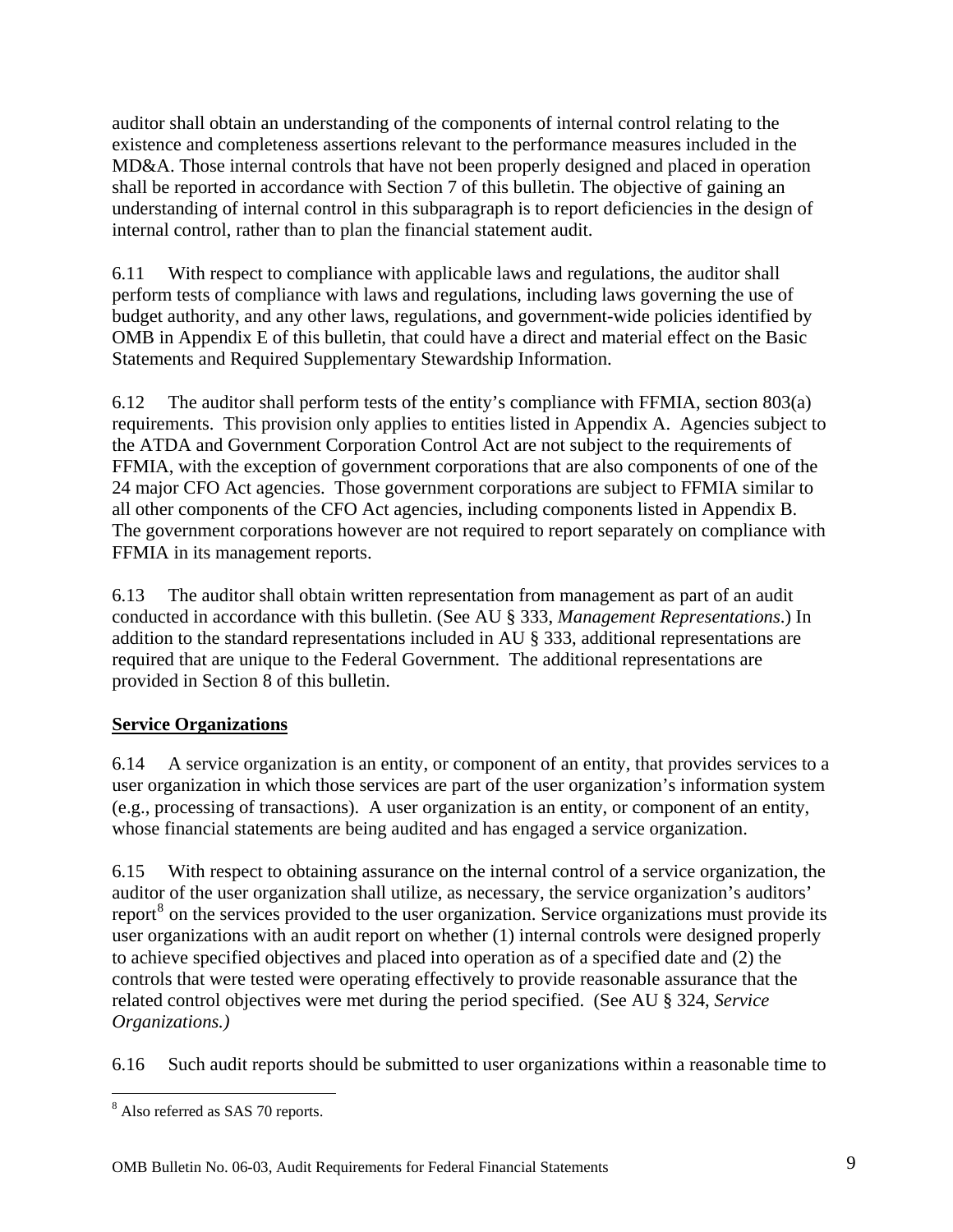<span id="page-11-0"></span>allow the auditor of the user organization to use the audit report during the audit of the user organization's financial statements.

## **SECTION 7: AUDIT REPORT**

7.1 An audit report<sup>[9](#page-11-1)</sup>, or separate audit reports, on the Basic Statements, internal control, and compliance shall be prepared at the completion of the audit. The audit report shall be submitted to the agency head in sufficient time to enable the agency head to meet the due date for submitting the audited financial statement which is no later than 45 days after the fiscal year end. The audit results shall be discussed with management as soon as practical but, in any case, prior to issuance of the audit report.

7.2 The audit report(s) shall state that the audit was made in accordance with U.S. Government Auditing Standards and the provisions of this bulletin.

# **Audit Report**

7.3 The audit report(s) shall include either an opinion as to whether the reporting entity's Basic Statements are fairly presented in all material respects in conformity with the accounting principles generally accepted in the United States of America, or a disclaimer of opinion. (See AU § 508.)

7.4 If the Basic Statements are materially affected by a departure from generally accepted accounting principles, the auditor shall issue a qualified or adverse opinion and include an explanatory paragraph that describes the material departure(s) from those standards and, if practical, the effects of the departure(s) on assets, liabilities, and net position; net costs; changes in net position; budgetary resources; reconciliation of net costs to budgetary obligations; and, if applicable, custodial activity and social insurance. If the effects of the departure(s) are disclosed in a note to the Basic Statements, the explanatory paragraph may be shortened by referring to it.

7.5 If the auditor disclaims an opinion, the report shall describe why the auditor was unable to conduct the audit in accordance with U.S. Government Auditing Standards and this bulletin. If material weaknesses and other reportable conditions/significant deficiencies prevented the conduct of the audit in accordance with U.S. Government Auditing Standards and this bulletin, such conditions shall be included in the report on internal control along with recommendations for correcting the condition(s).

7.6 When there is a change in accounting principles, for example, changes to comply with SFFASs, the auditors' report on the Basic Statements shall include an explanatory paragraph identifying the nature of the change and referring the reader to the note to the Basic Statements that discusses the change in detail.

7.7 When there is a restatement of previously-issued financial statements<sup>[10](#page-11-2)</sup>, for example, to

 $\overline{a}$  $9$  An illustrative auditor's report can be found in the GAO/PCIE FAM Section 500.

<span id="page-11-2"></span><span id="page-11-1"></span><sup>&</sup>lt;sup>10</sup> SFFAS 21, *Reporting Corrections of Errors and Changes in Accounting Principles*, instructs agencies on when to issue a restatement.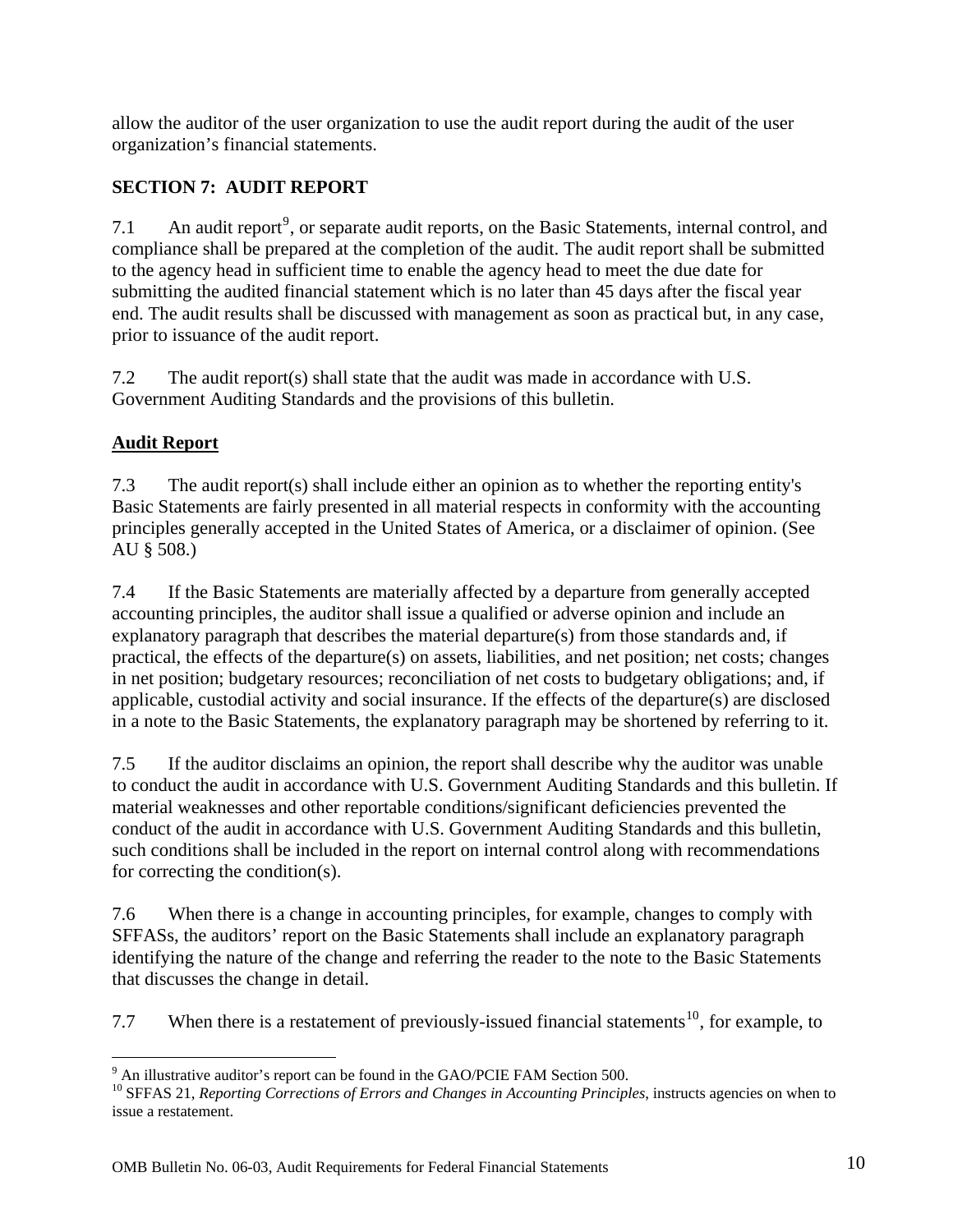<span id="page-12-0"></span>correct a material misstatement, the auditor shall follow AU § 561. In addition, the auditors' report shall include an emphasis of matter paragraph that clearly describes (1) the nature of the restatement, its effect on the financial statements with a reference to the note to the financial statements that discusses the restatement in detail, and (2) the impact of the restatement on the validity of the previously-issued audit opinion and how the opinion would have been different if the auditor had been aware of this information at the time of the audit. (See Sections 5.2 and 7.25-7.27 for further discussions.)

7.8 With respect to reporting on MD&A, required supplementary stewardship information, and required supplementary information, the auditor shall follow AU § 551, *Reporting on Information Accompanying the Basic Financial Statements in Auditor-Submitted Documents*.

7.9 With respect to reporting on other accompanying information, the auditor shall follow AU § 551.

## **Report on Internal Control**

7.10 A report on internal control shall at a minimum,  $11$  state that, with respect to internal control over financial reporting, the auditor obtained an understanding of the design effectiveness of internal controls, determined whether they have been placed in operation, assessed control risk, and performed tests of the reporting entity's internal controls.

7.11 The report shall state that, with respect to the internal control objective relating to the performance measures included in the MD&A, the auditor obtained an understanding of the design of internal controls relating to the existence and completeness assertions and determined whether they have been placed in operation.

7.12 The report shall state that either (1) that the objective was not to provide an opinion on internal control and therefore does not express an opinion or (2) that the objective was to provide an opinion on internal control<sup>[12](#page-12-2)</sup> and reference the separate audit report.

7.13 The report shall describe reportable conditions/significant deficiencies and material weaknesses identified during the audit.

7.14 The report shall identify those material weaknesses disclosed by audit that were not reported in the reporting entity's FMFIA report.

## **Report on Compliance with Applicable Laws and Regulations**

7.15 A report on the reporting entity's compliance with applicable laws, regulations, and government-wide policy requirements include noncompliance with laws and regulations

<span id="page-12-2"></span>OMB Bulletin No. 06-03, Audit Requirements for Federal Financial Statements 11

<span id="page-12-1"></span> $\overline{a}$  $11$  An opinion on internal control over financial reporting can be rendered if desired or mandated by statute. An opinion can be issued either in accordance with the AICPA Statements of Standards for Attestation Engagements, AT 501, Codification of Statements on Auditing Standards, or in accordance with Auditing Standard No. 2, *An Audit of Internal Control Over Financial Reporting Performed in Conjunction with An Audit of Financial Statements,* promulgated by the Public Company Accounting Oversight Board.  $12$  Ibid.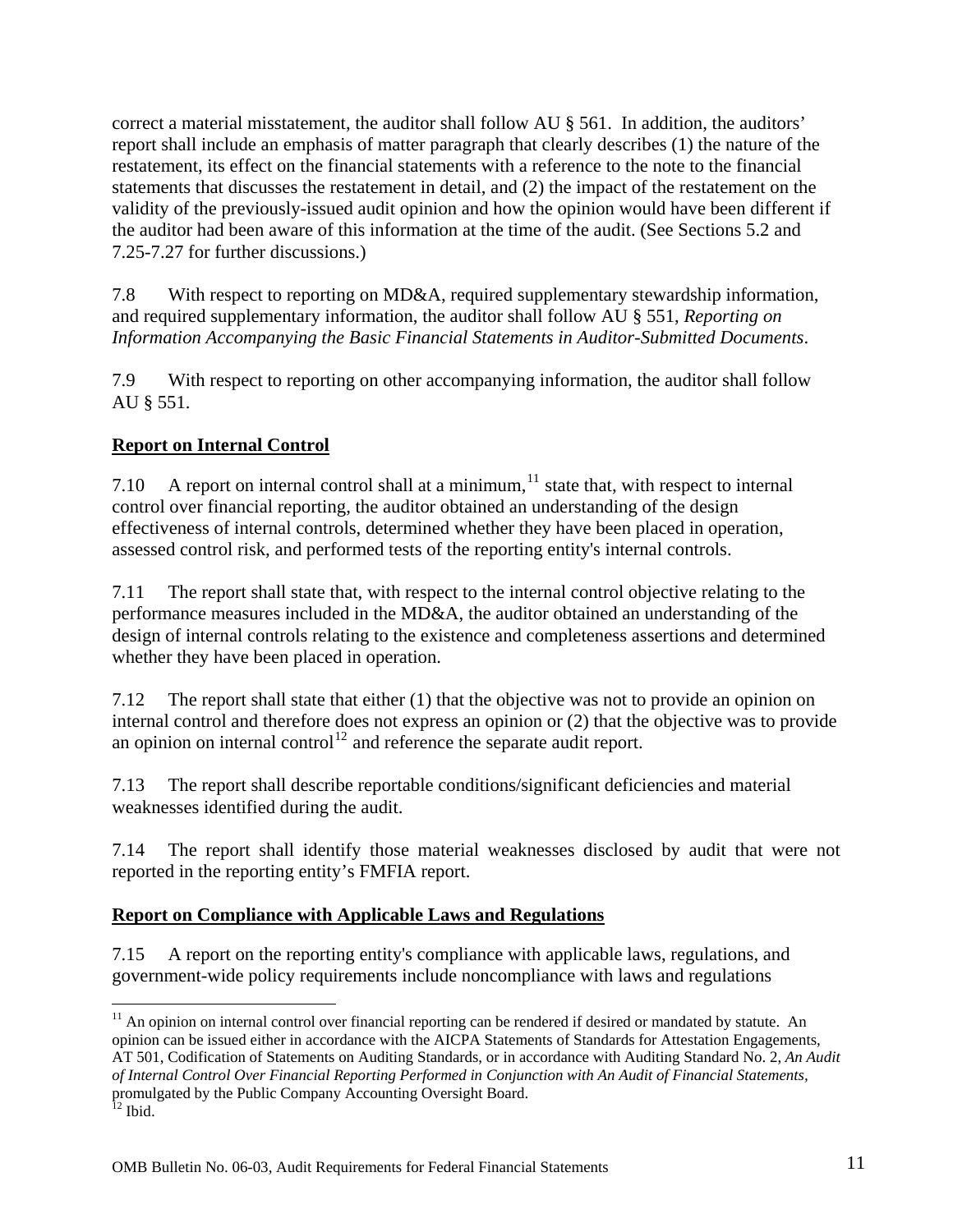<span id="page-13-0"></span>disclosed by audit, except for those instances of noncompliance that, in the auditor's judgment, are clearly inconsequential. In meeting this requirement, the auditor shall list those laws and regulations that tests disclosed reportable instances of noncompliance.

7.16 With respect to laws and regulations tested for which the audit disclosed no reportable instances of noncompliance, the report shall state that the audit disclosed no reportable instances of noncompliance with these laws and regulations. A listing of these laws and regulations is not required.

7.17 The report shall state either (1) that the objective was not to provide an opinion on compliance with applicable laws and regulations and therefore does not express an opinion or (2) that the objective was to provide an opinion on compliance and reference the separate audit report.

## **Compliance with FFMIA**

7.18 Section 803(b) of FFMIA requires the auditor to report whether the reporting entity's financial management systems substantially comply<sup>[13](#page-13-1)</sup> with FFMIA section  $803(a)$ requirements<sup>[14](#page-13-2)</sup>. To meet this requirement, for each of the three FFMIA section  $803(a)$ requirements, the audit report shall reflect instances in which the reporting entity's systems did not substantially comply with the requirement, or state that the audit disclosed no instances in which the reporting entity's systems did not substantially comply. If the audit disclosed no instances of substantial noncompliance with any of the three FFMIA section 803(a) requirements, a single statement to this effect is sufficient. Where tests disclosed that the reporting entity's systems did not substantially comply with one or more of the three requirements, the auditors' report on compliance, (or an accompanying schedule that is referenced in the compliance report) should group findings together based on the requirement they relate to (i.e., Federal financial management systems requirements, applicable Federal accounting standards, or the USSGL), as required by FFMIA:

- Identify the entity or organization responsible for the financial management systems that were found not to comply with the requirements.
- Include all facts pertaining to the noncompliance, including the nature and extent of the noncompliance, the primary reason or cause of the noncompliance, and any relevant comments from reporting entity management or employees responsible for the noncompliance.

<span id="page-13-1"></span> $\overline{a}$  $^{13}$  Additional guidance on compliance with Section 803(b) of FFMIA can be found on the OMB website, [http://www.whitehouse.gov/omb/financial/ffmia\\_implementation\\_guidance.pdf.](http://www.whitehouse.gov/omb/financial/ffmia_implementation_guidance.pdf) This guidance however is currently under review and will be updated in 2007.

<span id="page-13-2"></span><sup>&</sup>lt;sup>14</sup> Agencies subject to the ATDA and Government Corporation Control Act are not subject to the requirements of FFMIA, with the exception of government corporations that are also components of one of the 24 major CFO Act agencies. Those specific government corporations are subject to FFMIA similar to all other components of the CFO Act agencies. The government corporations however are not required to report separately on compliance with FFMIA in its management reports, if applicable.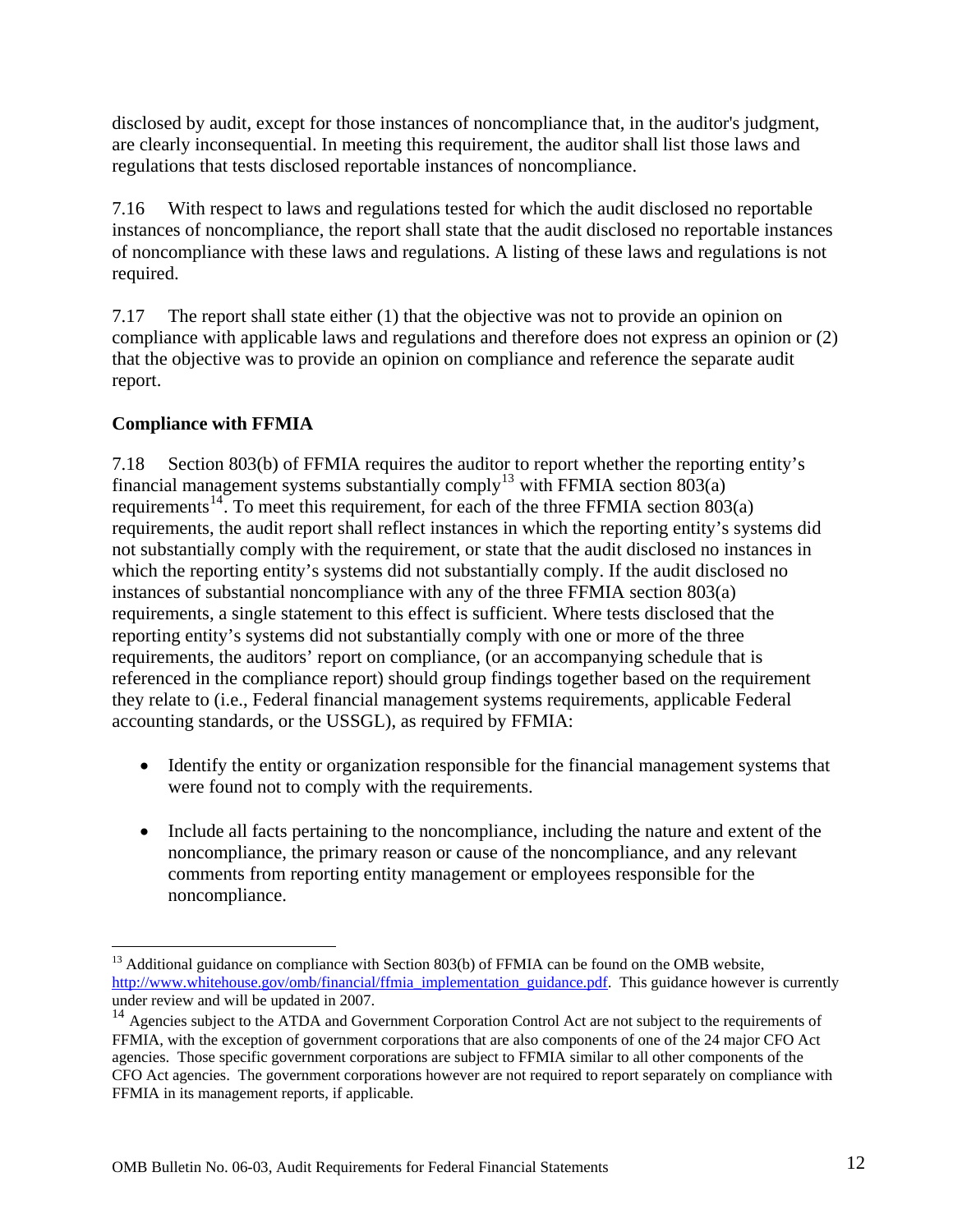<span id="page-14-0"></span>• Provide recommended remedial actions.

### **Compliance with OMB Circular No. A-123, Appendix A**

7.19 The OMB Circular No. A-123, *Management's Responsibility for Internal Control* (A-123) implements the requirements of FMFIA. The A-123 contains Appendix A which lays out an assessment process that management should implement in order to properly assess and improve internal controls over financial reporting. The assessment process should provide management with the information needed to properly support a separate assertion as to the effectiveness of the internal controls over financial reporting, as a subset of the overall FMFIA report.

7.20 Auditors may elect, but are not required to report separately on agencies' compliance with the A-123, Appendix A. If auditors report separately on agencies' compliance with the A-123, Appendix A, minimum indicators for compliance include, but are not limited to:

- Management established an organizational structure to effectively implement, direct and oversee the assessment process. The A-123 suggests a Senior Management Council and a Senior Assessment team or equivalent structures. The oversight of the assessment process may also be incorporated into existing offices or functions within the organization that currently monitor the effectiveness of the organization's internal control.
- Management evaluated controls at the entity level and considered the components of internal control as defined in the A-123 and GAO's *Standards for Internal Control in the Federal Government* (www.gao.gov).
- Management used a reasonable approach to determine the scope of the assessment. The scope of the assessment would include identifying significant financial reports and key processes/controls/transactions.
- Management evaluated and documented the key processes and controls as required by A-123, Appendix A. Management also documented its decisions on determining the scope, materiality, testing methodology, and other significant decisions related to this assessment.
- Management used a reasonable approach to determine what, when, where and how to test the key controls, and the tests and results were properly documented.
- Management used the results of its testing, and considered information gathered during the financial statement audit, to support its conclusion whether internal controls over financial reporting were properly designed and operating effectively.
- Management's assurance statement appropriately describes any scope limitation, and is consistent with the evidence gathered during the testing process, including information gathered during the financial statement audit.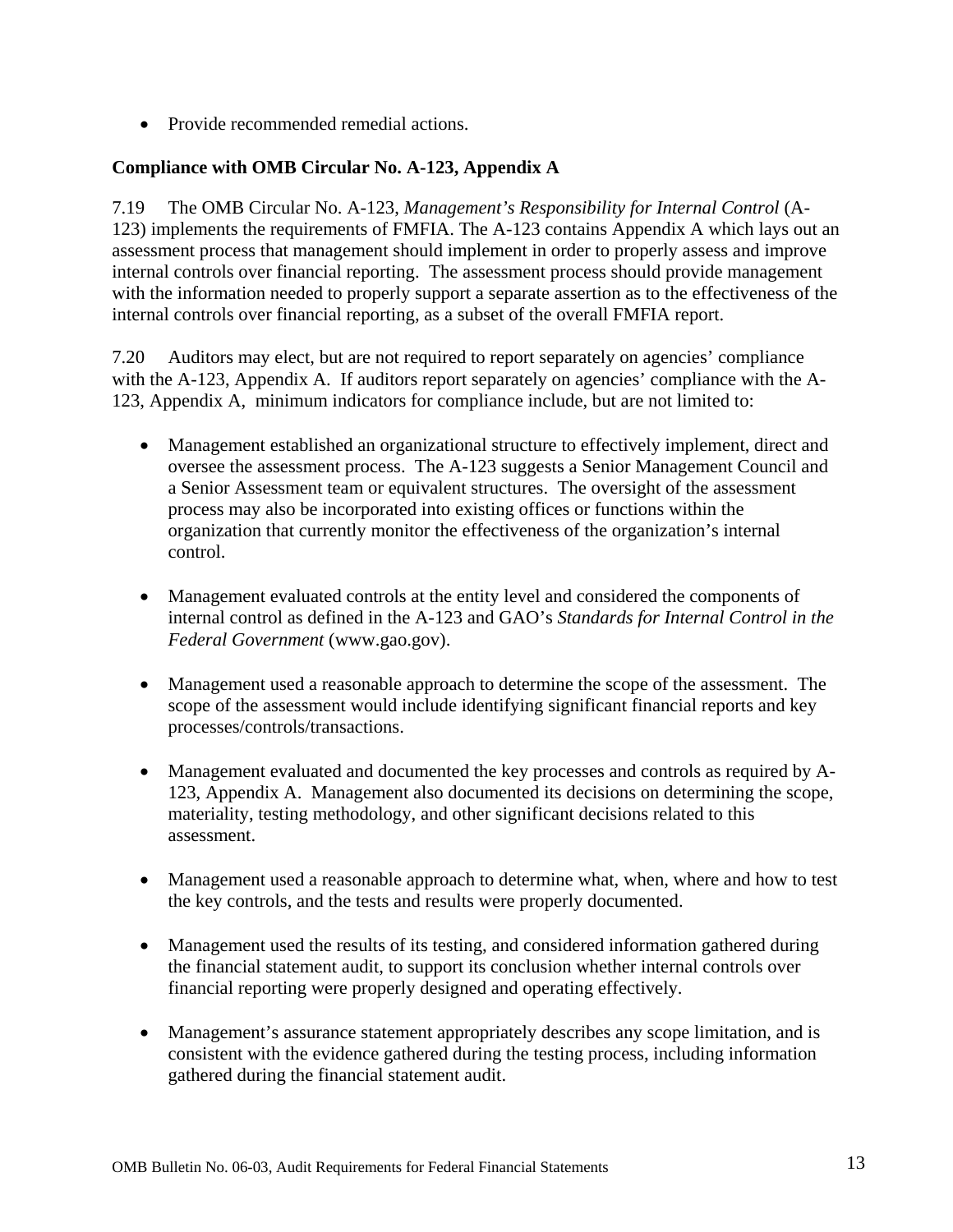- <span id="page-15-0"></span>• Management has plans in place and a process to continue assessing controls in accordance with the A-123, Appendix A.
- Management has a process in place to assure prompt and proper implementation of corrective actions to resolve deficiencies in internal controls, including material weaknesses.

7.21 Auditors should also take into consideration that certain agencies elected to complete the A-123, Appendix A assessment over multiple years, which is also permissible under the A-123. For those agencies the following was required:

- Submission of a plan that: (i) states why the agency requires more than one year to execute its plan, (ii) provides for identifying, testing, and assessing a significant percentage of its key business processes and controls in each year , (iii) demonstrates how the agency will meet the A-123, Appendix A requirements by September 2008, and (iv) is reviewed and accepted by OMB;
- Implementation of their A-123 assessment process in substantial accordance with the OMB-approved plan; and
- Submission of an assurance statement by the agency head that accurately reflects the amount of work completed (e.g., agencies that are implementing a multi-year plan will need to identify a scope limitation) and the results of the assessments performed.

## **Status/Comments/Distribution**

7.22 In preparing the audit report(s), the auditor shall report the status of known but uncorrected material findings and recommendations from prior audits that affect the current audit objectives. (See Chapter 4 of U.S. Government Auditing Standards.)

7.23 To the extent practical, the reporting entity shall provide comments on the auditors' findings and recommendations included in the audit report, including corrective actions taken or planned and comments on the status of corrective actions taken on prior findings. These comments shall be included in the report on internal control or report on compliance, as applicable and practical. If corrective actions are not necessary, an explanatory statement shall be included in the applicable audit report.

7.24 Copies of the audit report(s) shall be distributed to the head of the executive department or agency and subsequently included in the department's or agency's Performance and Accountability Report or the corporation's Management Report.

### **Subsequent Discovery of Facts**

7.25 With respect to the subsequent discovery of facts existing at the date of the auditors' report, the auditor shall follow the steps in AU § 561. If the auditor concludes that the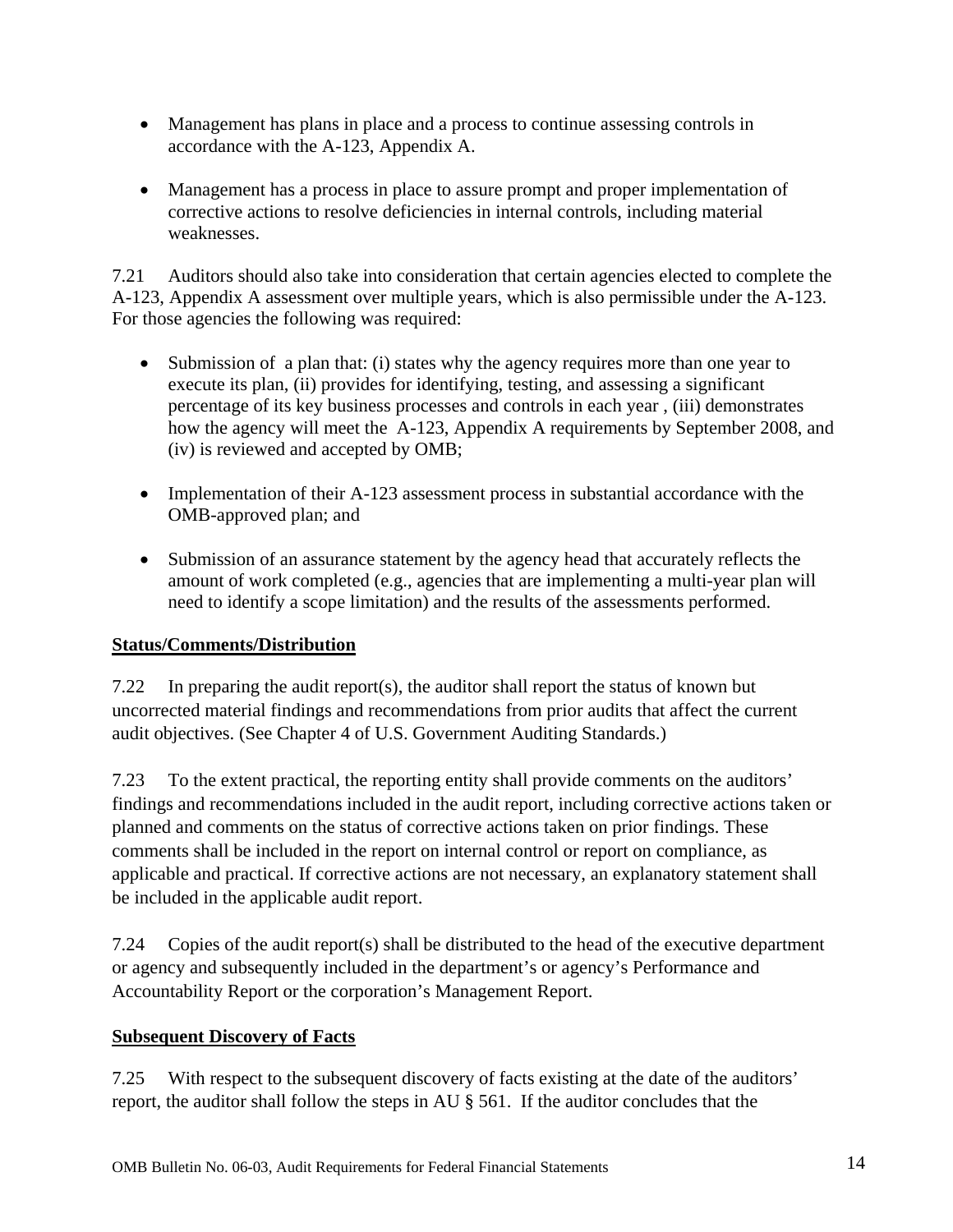<span id="page-16-0"></span>previously-issued audit report is not reliable and action should be taken to prevent future reliance on the report, the auditor shall communicate such facts to the audited entity. The auditor shall also make the appropriate disclosure of the facts to persons who may be relying on the auditor's reports such as legislative or regulatory oversight bodies, federal inspector(s) general, funding entities, and other oversight bodies if the audited entity fails to do so in a timely manner.

7.26 Revised financial statements and the auditors' report(s) should be issued as soon as practical after the effect on the previously issued financial statement and auditor's report can be determined. If the audited entity's subsequent-period financial statements and the related auditors' report will be issued imminently, the appropriate disclosures can be made in the subsequent-period statements instead of reissuing the earlier statements. For this purpose, "imminent" is defined as within 90 calendar days of the subsequent-period financial statements planned issue date. (See Sections 5.2 and 7.7 for further discussions.)

7.27 The A-136 provides guidance on how the audited entity's management should correct errors in the financial statements and the specific information to be included in the financial statement notes when restatement is required.

## **SECTION 8: MANAGEMENT REPRESENTATION LETTER**

8.1 In accordance with AU § 333, *Management Representations*, the auditor shall obtain written representations from management for all financial statements for the periods covered by the auditors' report(s). The auditor shall also obtain a summary of unadjusted misstatements to accompany the management representation letter. In accordance with the A-136, Section V, the management representation letter and accompanying summary of unadjusted misstatements are required for the audits of entity financial statements and the special-purpose financial statements used to compile the *Financial Report of the United States Government* (FR).

8.2 The management representation letter shall be on the audited entity's letterhead. The representations should be dated in accordance with AU § 333. To ensure the management representation letter is prepared timely, a draft letter should be provided to and discussed with management as early as possible in the audit and updated for circumstances found throughout the audit.

8.3 The management representation letter shall be obtained from the highest levels of the audited entity. The officials who sign the management representation letter should be those who, in the auditor's view, are responsible for and knowledgeable, directly or through others, about the matters in the management representation letter. These officials generally should be the head of the entity, the CFO, and any others deemed responsible for matters presented in the management representation letter.

8.4 The management representation letter shall specify management's materiality threshold, used for reporting items in the management representation letter. Items below this threshold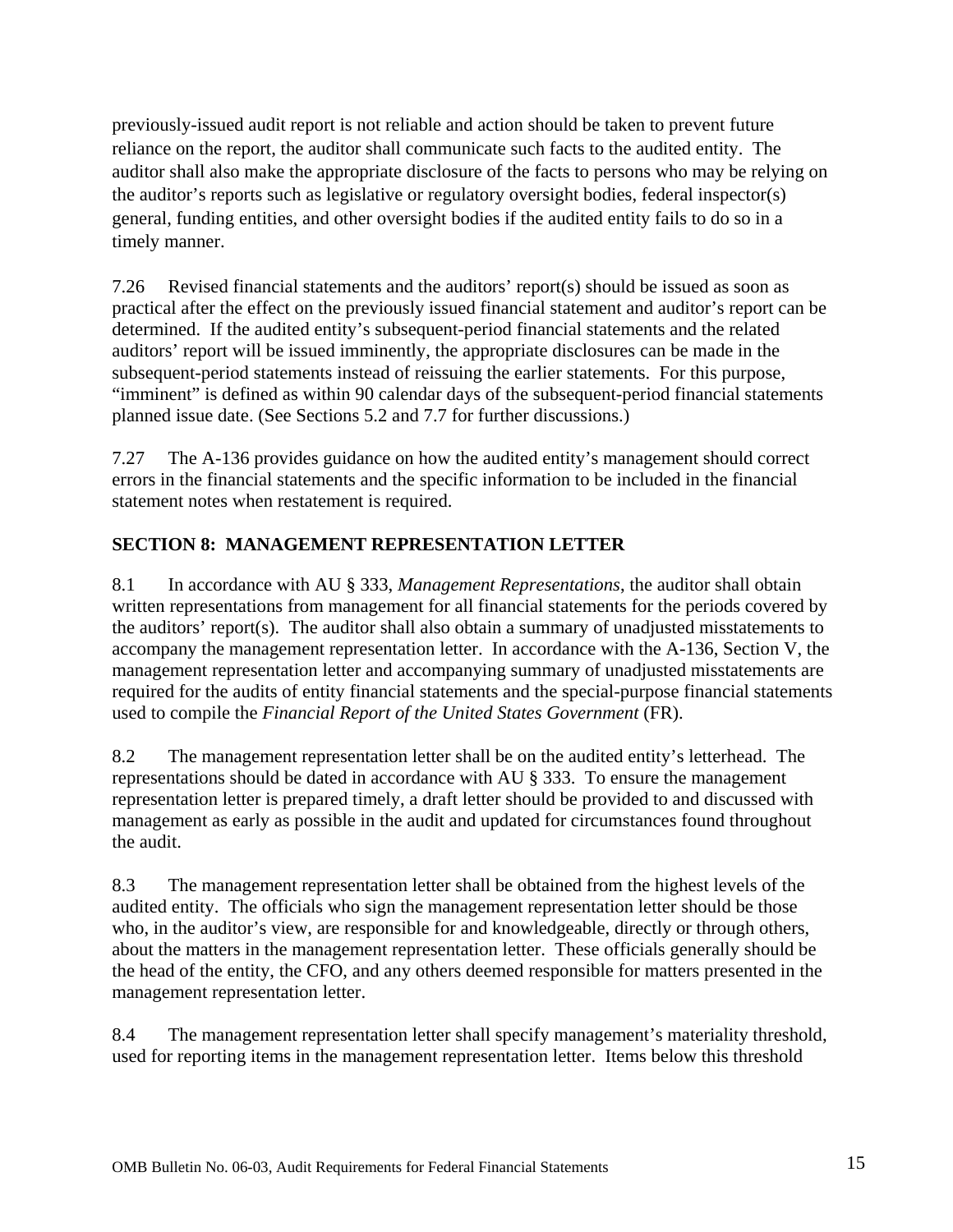would not be considered exceptions or reported as such in the representation letter.<sup>[15](#page-17-0)</sup>

8.5 The representations to be included in the management representation letter are part of the evidential matter to be considered by the auditor in its audit of the entity's financial statements. The AU § 333 discusses specific representations that should be obtained from management. The representations obtained will depend on the circumstances of the engagement and the nature and basis of presentation of the financial statements. In addition to the representations given in AU § 333, the auditor generally should consider the need to obtain representations on other matters based on the circumstances of the audited entity. The auditor should refer to the guidance detailed in the Government Accountability Office/President's Council of Integrity and Efficiency (GAO/PCIE) Financial Audit Manual (FAM) Section 1001. The sample management representation letter presented in the GAO/PCIE FAM Section 1001A should be used as guidance and representations should be deleted if inapplicable or customized to the situation of the entity being audited.

8.6 In addition to the representations discussed in the above paragraph, management is required to include a representation that addresses the consistency of budgetary data reported on the Statement of Budgetary Resources and the budgetary data submitted through FACTS II to prepare the year-end SF 133s, *Reports on Budget Execution and Budgetary Resources*. Management shall use the following sample representation:

*The information presented on the Department's Statement of Budgetary Resources agrees with the information submitted on the Department's year-end Reports on Budget Execution and Budgetary Resources (SF 133s). This information will be used as input for the fiscal year 20xx actual column of the Program and Financing Schedules reported in the fiscal year 20xz Budget of the U.S. Government. Such information is supported by the related financial records and related data.* 

8.7 A summary of unadjusted misstatements shall be attached to the entity's management representation letter. Overall guidance on evaluating misstatements is provided in AU § 312, *Evaluating Audit Findings*. A sample schedule of unadjusted misstatements is presented in the GAO/PCIE FAM Section 595D. The schedule shall:

- Identify the effect of the current year's unadjusted misstatements.
- Identify the carry-forward effect of the prior year's unadjusted misstatements.
- Distinguish between those affecting intragovernmental accounts and those affecting accounts with the public.
- Be prepared for each affected department-wide financial statement.

8.8 The management representation letter shall be consistent with the auditors' report(s). If a representation is contradicted by other audit evidence, the auditor shall investigate the circumstances and consider the reliability of the representation. Based on the circumstances, the

<span id="page-17-0"></span> $\overline{a}$ <sup>15</sup> Management and the auditor should reach an understanding on a materiality level. For guidelines on establishing the materiality level for the management representation letter, see the GAO/PCIE FAM Section 1001.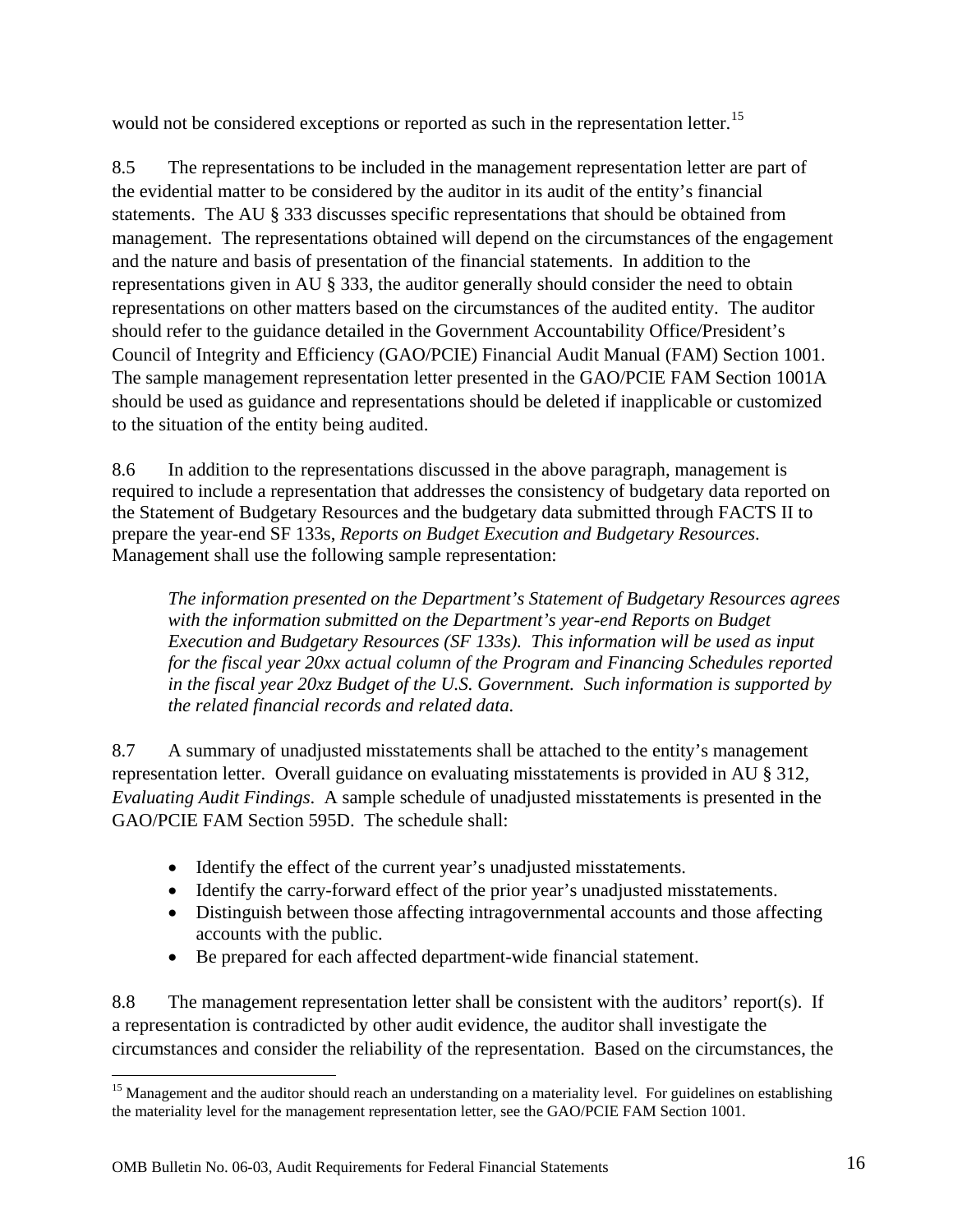<span id="page-18-0"></span>auditor shall then consider whether it is appropriate to rely on other management representations.

8.9 The auditor shall also obtain additional written representations, and a summary of unadjusted misstatements, for the special-purpose financial statements used to compile the FR. (See Section 13 and Appendix F, *Illustrative Management Representation Letter for Special-Purpose Financial Statements* of this bulletin for further guidance.)

# **SECTION 9: LEGAL LETTERS AND MANAGEMENT'S SCHEDULES**

9.1 In accordance with AU § 337, *Inquiry of a Client's Lawyer Concerning Litigation, Claims, and Assessments*, the auditor shall request entity management to send a letter of inquiry to those lawyers with whom management consulted concerning litigation, claims, and assessments.[16](#page-18-1) (See the GAO/PCIE FAM Section 1002B for an illustrative letter of inquiry from entity management to legal counsel.) Management should document in a schedule how the information contained in the legal counsel's response(s) was considered in preparing the financial statements. In accordance with the A-136, Section V, legal letters and management's schedules are required for the audits of entity financial statements and the special-purpose financial statements used to compile the FR.

9.2 Legal counsels shall consider the guidance contained in the American Bar Association's *Statement of Policy Regarding Lawyer's Responses to Auditors' Request for Information* (December 1975) in preparing their responses. (Refer to the Department of Justice website for guidance on how to prepare a legal letter, [www.usdoj.gov/civil/forms/forms.htm,](http://www.usdoj.gov/civil/forms/forms.htm) and see the GAO/PCIE FAM Section 1002C for an illustrative response letter from legal counsel to the auditor.)

9.3 The auditor's request to entity management to send a letter of inquiry to entity counsel should follow AU § 337, and its interpretations (AUI § 337). Management's schedule should be provided as soon as practical after the legal counsel's response is provided to the auditor.

9.4 To satisfy management's responsibilities under SFFAS 5, *Accounting for Liabilities of the Federal Government*, as amended, related to contingent liabilities arising from litigation, and to facilitate the audit thereof, the CFO shall prepare a schedule to document how the information contained in the legal counsel's response was considered in preparing the financial statements. (See the GAO/PCIE FAM Section 1002D for the format to be used for management's schedule.)

9.5 The timing of legal letter requests, responses, and related management's schedules shall be coordinated between entity legal counsel, entity management, and the auditor. All due dates shall be in accordance with the due dates established in the A-136, Section V and Attachment B.

 $\overline{a}$ 

<span id="page-18-1"></span><sup>&</sup>lt;sup>16</sup> Management and the auditor should agree on a materiality level to use in the letter of inquiry. For guidelines on setting the materiality level for the legal letter see the GAO/PCIE FAM Sections 1002.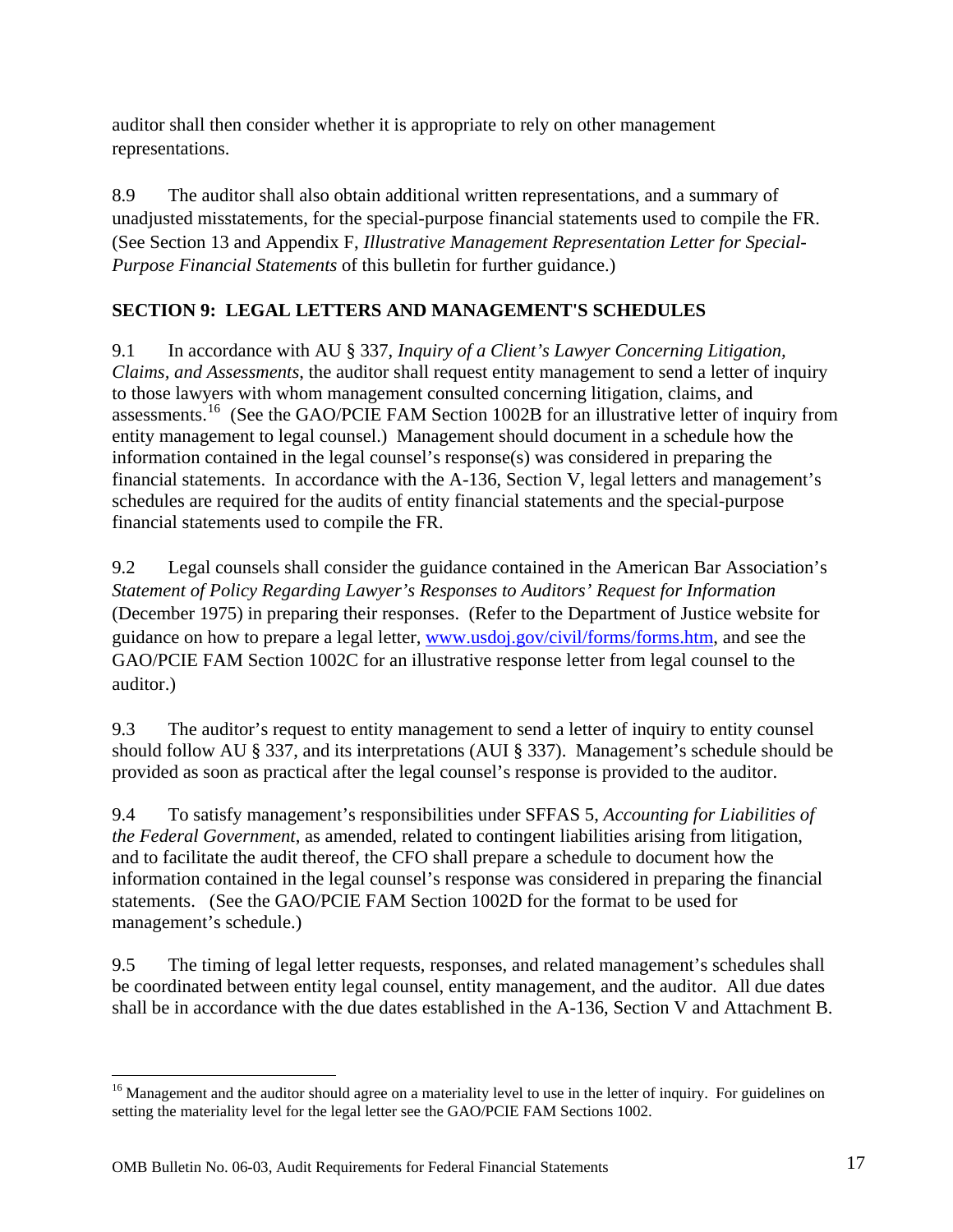<span id="page-19-0"></span>9.6 Updated legal responses and management schedules shall only include changes from the interim responses/schedules, or a statement that there are no changes. After applying applicable audit procedures, interim and updated legal letters shall be submitted by the OIG to FMS and GAO no later than the dates established in the A-136, Attachment B. The OIG shall inform FMS, via email, of any subsequent changes in cases that arise after the final representation letter but prior to the end of fieldwork for the government-wide financial statement audit. Contact information for these agencies can be found in the A-136, Attachment C.

### **SECTION 10: MANAGEMENT LETTER**

Other deficiencies in internal control, that are not required to be included in the audit report, but that the auditor considers necessary to communicate, should be separately communicated to management of the reporting entity either orally or in a management letter. If a management letter containing other deficiencies in internal control is issued, the auditor shall refer to that management letter in the auditors' report on internal control. (See Chapter 5 of U.S. Government Auditing Standards.)

### **SECTION 11: AGREED-UPON PROCEDURES: RETIREMENT, HEALTH BENEFITS, AND LIFE INSURANCE WITHHOLDINGS/CONTRIBUTIONS AND SUPPLEMENTAL SEMIANNUAL HEADCOUNT REPORT SUBMITTED TO THE OFFICE OF PERSONNEL MANAGEMENT (OPM)**

11.1 The Agreed-Upon Procedures (AUPs) shall be performed annually in accordance with Statements of Standards for Attestation Engagements, AT § 201, *Agreed-Upon Procedures Engagements*. The AUPs are designed to assist OPM in assessing the reasonableness of the Retirement, Health Benefits, and Life Insurance withholdings/contributions as well as semiannual headcount information submitted by agencies. The sufficiency of the procedures is solely the responsibility of the OIG and the Associate Director for Management and Chief Financial Officer of OPM and shall be applied to the 11 months ended August 31 of each year.

11.2 Refer to<http://www.opm.gov/oig/> for the current AUPs required by OPM.

11.3 The auditor of each payroll provider shall apply the AUPs separately (1) for each entity designated as subject to the CFO Act in Appendix A and (2) each entity not designated as subject to the CFO Act that has 30,000 or more employees.

11.4 Although the auditor must perform the AUPs separately for each applicable entity, the auditor shall combine the results into a single report.

11.5 The auditor of the payroll provider is the principal auditor for the purpose of performing the AUPs. The auditors of customer agencies shall participate to the extent necessary to ensure that the AUPs are performed effectively and within the established timeframes.

11.6 In light of the migration of payroll servicing responsibilities under the e-Payroll initiative, the payroll provider as of March 31 shall be responsible for assuring that the AUPs are performed and reported upon.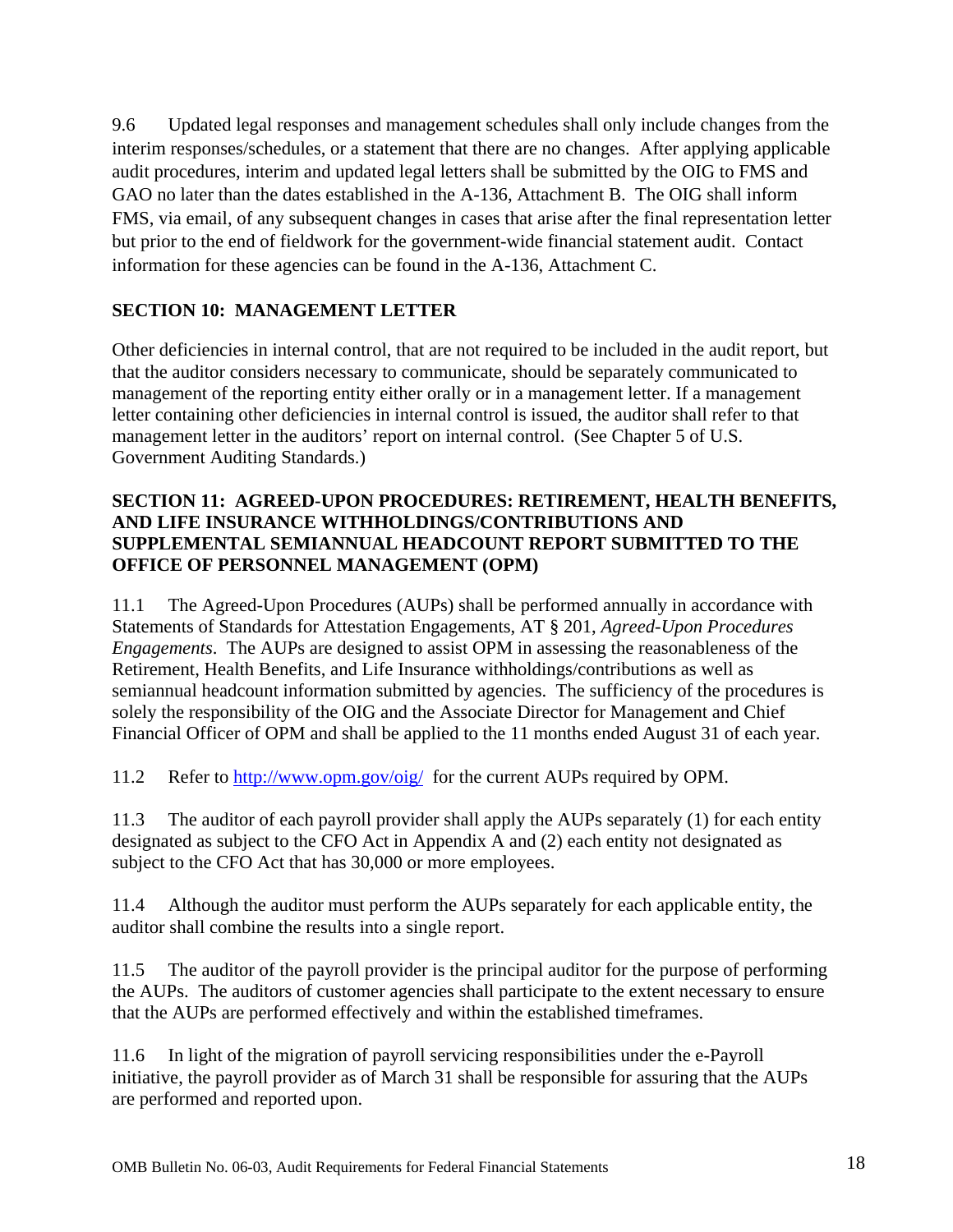<span id="page-20-0"></span>11.7 The report on the performance of the AUPs shall be submitted no later than *October 1*. To the extent practical, management's comments on the auditors' findings shall be included in the report.

11.8 If a specific AUP cannot be performed, the auditor must propose to OPM's OIG in writing no later than *July 15* at the address in 11.9 an alternative procedure that would accomplish the AUPs' objectives. In addition, auditors shall notify OPM's OIG by *September 1* of any other anticipated difficulties in completing the procedures and submitting the required report by October 1.

11.9 Questions on the application of the AUPs should be directed to OPM's Financial Policy Staff at (202) 606-0606, or via the Internet at: [Finance@opm.gov.](mailto:Finance@opm.gov)

11.10 Agencies shall submit three copies of the report on the application of these procedures to OPM's OIG at the address below or, alternatively, may email the report as a PDF attachment to [MREsser@opm.gov](mailto:Michael.Esser@opm.gov), with a cc: to [Finance@opm.gov](mailto:Finance@opm.gov).

> U.S. Office of Personnel Management Office of Inspector General Room 6400 1900 E Street, N.W. Washington, DC 20415

## **SECTION 12: INSPECTOR GENERAL OVERSIGHT**

12.1 OIG shall:

- Ensure that audits are performed timely and in accordance with the requirements of this bulletin and audit reports are completed in a timely manner. This responsibility pertains to audits conducted directly by OIG staff and audits conducted by IPAs under contract with the OIG.
- Provide technical advice and liaison to agency officials and IPAs.
- Obtain or conduct quality control reviews of audits performed by IPAs, as necessary, and provide the results, when appropriate, to other interested organizations.
- Monitor and report on management's progress in resolving audit findings related to audits made pursuant to this bulletin, in accordance with the Inspector General Act of 1978, as amended, the provisions of OMB Circular No. A-50, *Audit Followup*, and FFMIA.

12.2 OIG is encouraged to use FAM Section 650 –*Using the Work of Others*, to help design and perform oversight procedures when using IPAs and other specialists in the audit of agency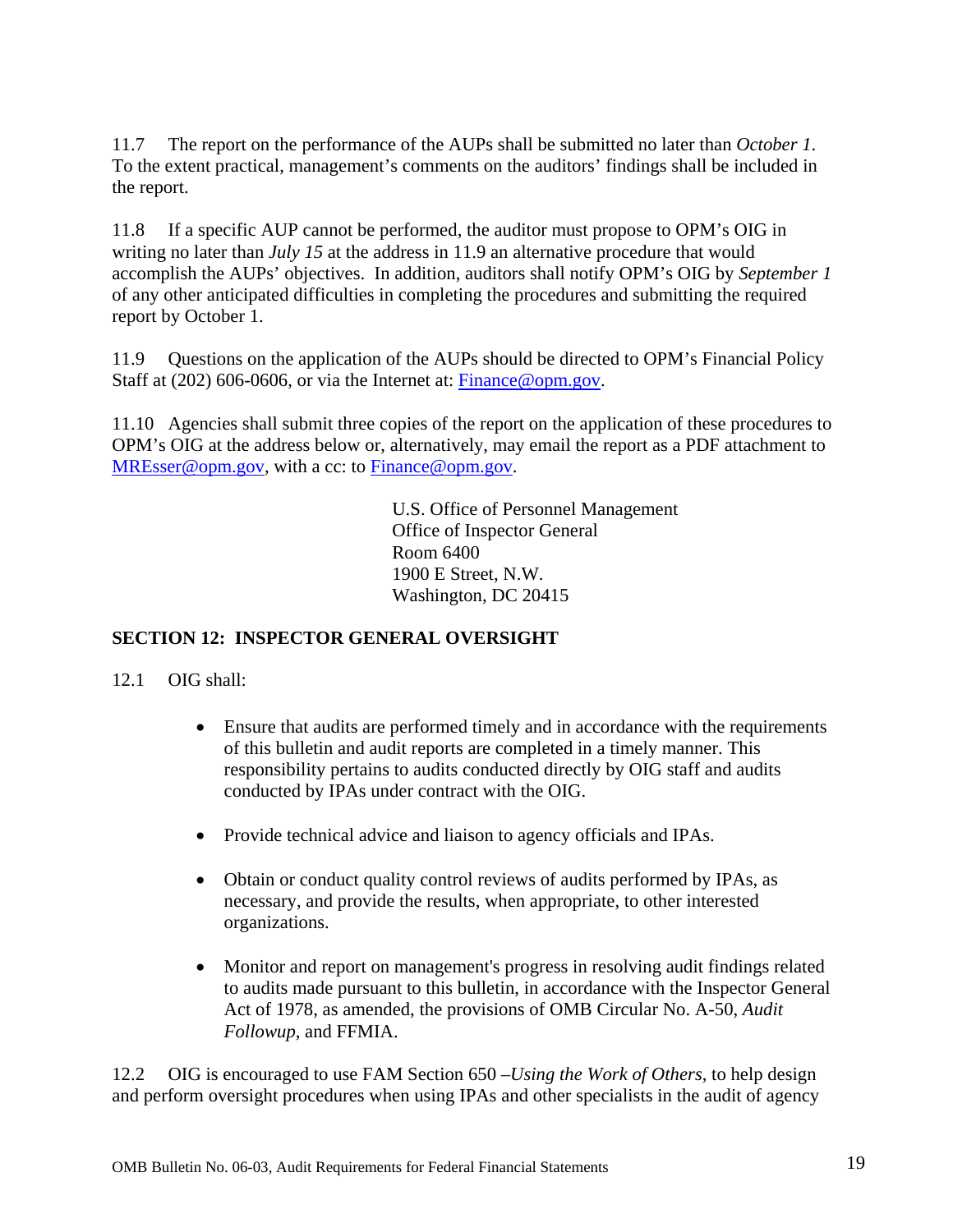<span id="page-21-0"></span>financial statements.

### **SECTION 13: AUDIT OF THE SPECIAL-PURPOSE FINANCIAL STATEMENTS**

13.1 The GMRA requires the Secretary of the Treasury, in coordination with the Director of the OMB, to annually prepare and submit to the President and the Congress an audited financial statement for the preceding fiscal year for the executive branch of the United States Government, namely the FR.

13.2 The Department of the Treasury's Financial Management Service (FMS) prepares the FR using special-purpose financial statements and accompanying notes submitted by the significant entities<sup>[17](#page-21-1)</sup> to the FR and adjusted trial balances from the remainder of the entities included in the FR.

13.3 The special-purpose financial statements include the reclassified balance sheet, statement of net cost and statement of changes in net position and the accompanying notes. Beginning with fiscal year 2006, new note disclosures are required for social insurance information and intragovernmental account balances. The special-purpose financial statements and accompanying notes are required to be audited and audit reports are to be submitted to the FMS, OMB and GAO. An illustrative auditors' report is provided in Appendix G.

13.4 Audits shall be performed annually and on comparative statements. For agencies in the initial year of implementation, the audit shall apply only to that initial year's special-purpose financial statements and accompanying notes.

13.5 For purposes of this section, the significant entities to the FR, as identified in the TFM Chapter 4700, shall subject their special-purpose financial statements to an audit by the OIG of the agency or by an independent auditor IPA as determined by the OIG. If the agency does not have an OIG, the financial statement audit shall be performed by an IPA as determined by management.

13.6 Communication during the audit of the special-purpose financial statements shall follow the same principles as defined in Section 5 of this bulletin.

13.7 The special-purpose financial statements shall be audited in accordance with U.S. Government Auditing Standards and the provisions of this bulletin. The audit of the specialpurpose financial statements shall encompass and leverage the audit work performed relative to the general purpose financial statements (referred to as "basic statements and related notes" elsewhere in the bulletin). The purpose of the audit of the special-purpose financial statements

<span id="page-21-1"></span> $\overline{a}$  $17$  The significant entities to the Financial Report of the U.S. Government (FR) are identified in the Department of the Treasury's Financial Manual (TFM) Volume I, Part 2, Chapter 4700,

http://www.fms.treas.gov/factsi/index.html and the A-136 [www.whitehouse.gov/omb](http://www.whitehouse.gov/omb). The significant entities to the FR are referenced in the TFM as the "verifying agencies," in relation to their responsibilities within the Government-wide Financial Report System (GFRS).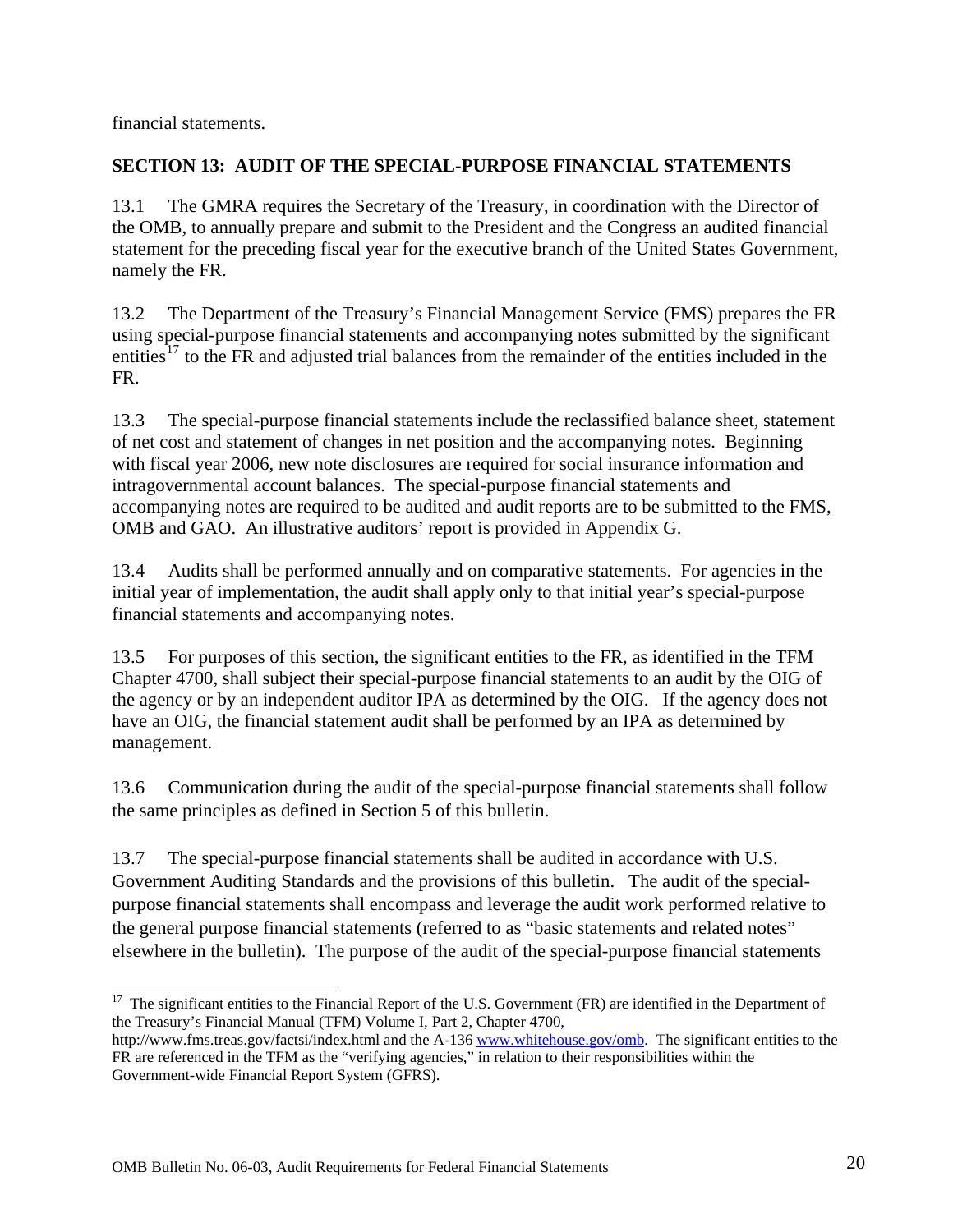<span id="page-22-0"></span>is not to duplicate the audit work performed relative to the general purpose financial statements, but to provide an additional level of assurance on the process of reclassifying the agencies audited general purpose financial statements to the formats of the special-purpose financial statements pursuant to the presentation requirements set forth in the TFM Chapter 4700.

13.8 The auditor shall determine whether the special-purpose financial statements and accompanying notes fairly present, in all material respects, the financial position, net costs and changes in net position, in conformity with the accounting principles generally accepted in the United States of America and the presentation requirements set forth in the TFM Chapter 4700.

13.9 The internal control relating to the special–purpose financial statements reporting shall encompass the internal control relating to the general purpose financial statements, upon which the special-purpose financial statements are based. The auditor shall also obtain an understanding of the internal control over the financial reporting process for the special-purpose financial statements and perform tests of those controls. Providing an opinion on the internal control relating to the special-purpose financial statements reporting is not an objective of this audit.

13.10 The reporting on compliance with laws and regulations shall encompass the compliance reporting related to the general purpose financial statements upon which the special-purpose financial statements are based. In addition, with respect to compliance with the TFM Chapter 4700, the auditor shall perform tests of compliance with that chapter that could have a direct and material effect on the special-purpose financial statements. Providing an opinion on the compliance with the TFM Chapter 4700 requirements is not an objective of this audit.

13.11 The auditor shall obtain written representations from management as part of an audit conducted in accordance with this bulletin. It is encouraged that the audit of the financial reporting process for the special-purpose financial statements be conducted simultaneously with the audit of the general purpose financial statements. In this circumstance, management may combine its representations for the audits of the special-purpose financial statements and the general purpose financial statements. (See Appendix F: *Illustrative Management Representation Letter for the Special-Purpose Financial Statements*.)

13.12 A summary of unadjusted misstatements shall also be attached to the management representation letter. Agencies shall use the schedule submitted with the management representation letter for the entity's audit and include an additional column identifying the effect of the current year's unadjusted misstatements on the FR.

13.13 The management representations and related summary of unadjusted misstatements shall be submitted to Treasury, GAO and OMB by the due dates listed in the A-136, Attachment B.

## **Audit Report**

13.14 An auditors' report(s) on the special-purpose financial statements, internal control over the financial reporting process for the special-purpose financial statements, and compliance with TFM Chapter 4700 shall be prepared at the completion of the audit in accordance with U.S.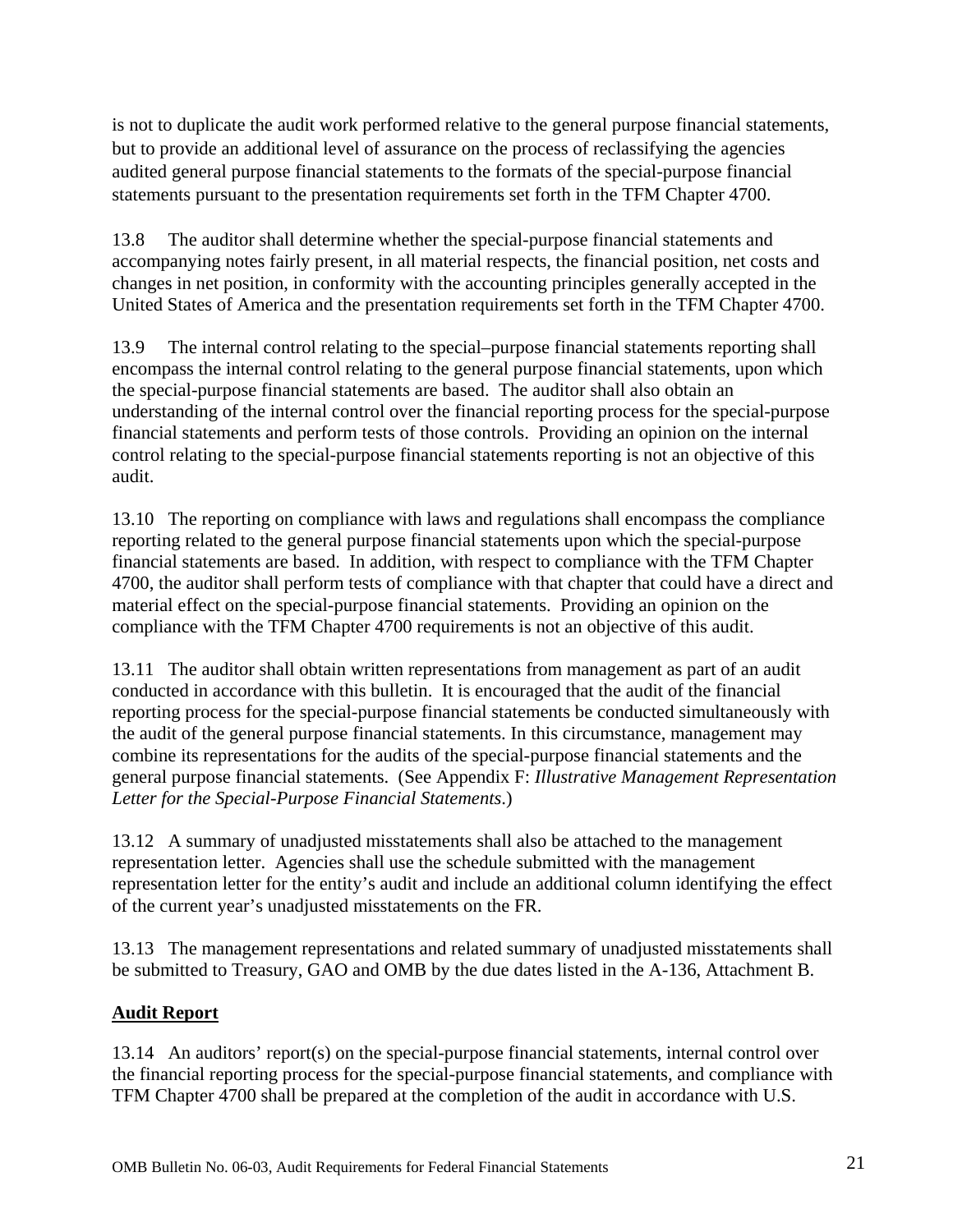<span id="page-23-0"></span>Government Auditing Standards and this bulletin. The audit report shall be submitted to the agency head in sufficient time to enable the agency head to meet the due date for submitting the audited special-purpose financial statements no later than the date specified in the A-136, Attachment B. The audit results shall be discussed with management as soon as practicable but, in any case, prior to issuance of the audit report. The audit report shall state that the audit was made in accordance with U.S. Government Auditing Standards and the provisions of this bulletin.

13.15 The audit report shall include an opinion as to whether the reporting entity's specialpurpose financial statements are fairly presented in all material respects in conformity with accounting principles generally accepted in the United States of America and the presentation pursuant to the requirements of the TFM Chapter 4700, or a disclaimer of opinion. (See AU § 623.)

13.16 If the special-purpose financial statements are materially affected by a departure from the presentation requirements of the TFM Chapter 4700, the auditor shall issue a qualified or adverse opinion and include an explanatory paragraph that describes the departure(s) from those standards and, if practical, the effects of any material departure(s) on assets, liabilities, and net position; net costs and changes in net position. If the effects of the departure(s) are disclosed in a note to the special-purpose financial statements, the explanatory paragraph may be shortened by referring to that note.

13.17 If the auditor disclaims an opinion, the report shall describe why the auditor was unable to conduct the audit in accordance with U.S. Government Auditing Standards and this bulletin. If material weaknesses and other reportable conditions/significant deficiencies prevented the conduct of the audit in accordance with U.S. Government Auditing Standards and this bulletin, such conditions shall be included in the section on internal control, along with recommendations for correcting the condition(s). The report shall also include an explanatory paragraph that describes any material departure(s) from the presentation requirements of the TFM Chapter 4700 and, if practical, the effects of the departure(s) on assets, liabilities, and net position; net costs and changes in net position. If the effects of the departure(s) are disclosed in a note to the special-purpose financial statements, the explanatory paragraph may be shortened by referring to that note.

13.18 With respect to reporting on other data, the auditor shall follow AU § 551.

## **Section on Internal Control**

13.19 The auditor shall state that, with respect to internal control over the financial reporting process for the special-purpose financial statements, the auditor obtained an understanding and performed tests of the reporting entity's internal controls.

13.20 The auditor shall describe reportable conditions/significant deficiencies and material weaknesses identified during the audit of the special-purpose financial statements.

13.21 The section shall state that providing an opinion on internal control over the specialpurpose financial statements reporting was not an objective of the audit.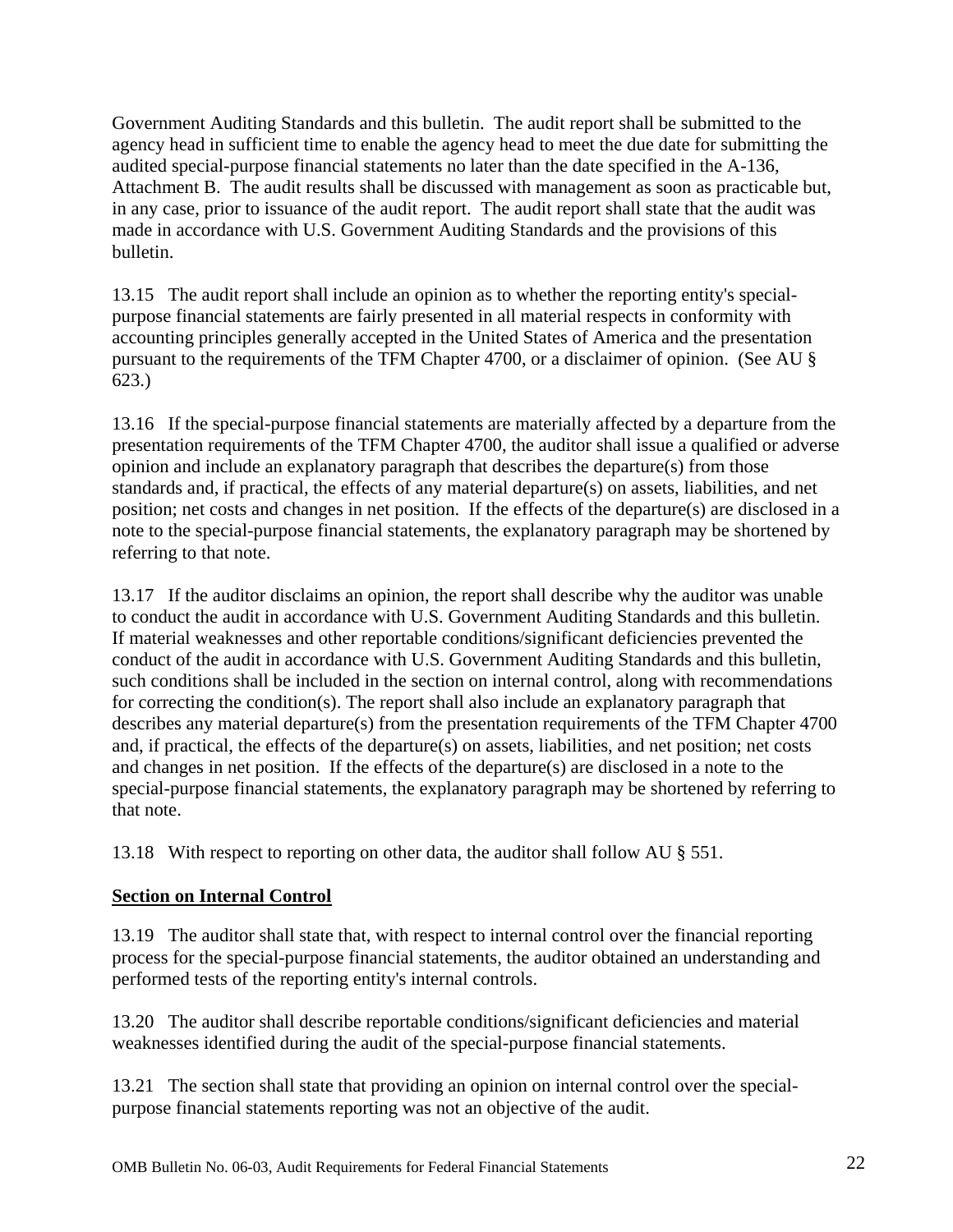<span id="page-24-0"></span>13.22 The section shall reference the report on internal control that was issued as part of the audit of the general purpose financial statements.

### **Section on Compliance with the TFM**

13.23 The auditor shall report noncompliance with the TFM Chapter 4700 disclosed by audit, except for those instances of noncompliance that, in the auditor's judgment, are clearly inconsequential.

- Include all facts pertaining to the noncompliance, including the nature and extent of the noncompliance, the primary reason or cause of the noncompliance, and any relevant comments from reporting entity management or employees responsible for the noncompliance.
- Provide recommended remedial actions.

13.24 In the event the audit disclosed no reportable instances of noncompliance, the section shall state that the audit disclosed no reportable instances of noncompliance with the TFM Chapter 4700.

13.25 The section shall state that providing an opinion on compliance was not an objective of the audit.

13.26 The section shall reference the report on compliance with laws and regulations that was issued as part of the audit of the general purpose financial statements.

### **Status/Comments/Distribution**

13.27 In preparing the audit report(s), the auditor shall report the status of known but uncorrected material findings and recommendations from prior audits that affect the current audit objectives. (See Chapter 4 of U.S. Government Auditing Standards.)

13.28 The reporting entity shall provide comments on the auditors' findings and recommendations included in the audit report, including corrective actions taken or planned and comments on the status of corrective actions taken on prior findings. To the extent practical, these comments shall be included in the audit report, as applicable. If corrective actions are not necessary, an explanatory statement shall be included in the applicable audit report.

13.29 Specified documents are required to be submitted with the audit report. (Refer to the TFM Chapter 4700 for a complete listing.)

13.30 Copies of the audit report shall be distributed to the head of the executive department or agency and simultaneously submitted to the FMS, OMB, and GAO, no later than the date specified in the A-136, Attachment B.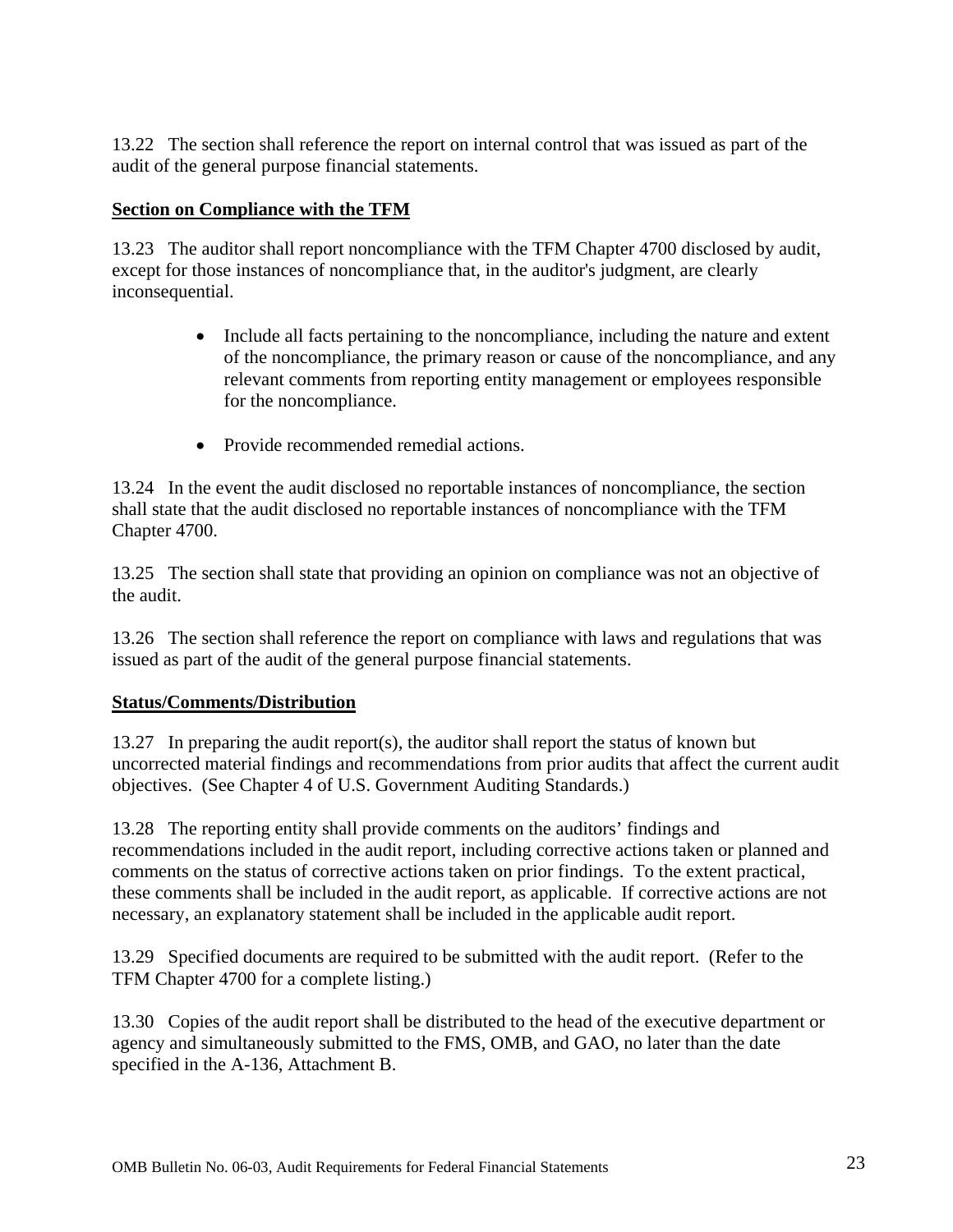### <span id="page-25-0"></span>**Management Letter**

13.31 Other deficiencies in internal control, that are not required to be included in the audit report, but that the auditor considers necessary to communicate, should be separately communicated to management of the reporting entity either orally or in a management letter (see Chapter 5 of U.S. Government Auditing Standards). If a management letter containing other deficiencies in internal control over the financial reporting process for the special-purpose financial statements is issued, the auditor shall refer to that management letter in the auditors' report.

### **Agreed-Upon Procedures: Intragovernmental Balances**

13.32 Intragovernmental balances and transactions are a key component in the consolidation of the financial information submitted by Federal entities and in the overall compilation process of the FR. Intragovernmental balances include transactions between Federal entities such as services or goods sold, transfers of assets or budget authority, investments or borrowings with the Department of the Treasury, and benefit-related transactions with the Department of Labor and the Office of Personnel Management.

13.33 Auditors may elect, but are not required, to perform the AUP on intragovernmental balances. The AUP are included in the TFM Chapter 4700 and if performed, should be submitted to FMS, OMB and GAO by the due date listed in the A-136, Attachment B.

### **SECTION 14: SIGNIFICANT DUE DATES FOR FINANCIAL STATEMENTS AND RELATED REPORTS**

For a complete list of year-end financial reports and their respective due dates, please refer to the A-136, Attachment B*.*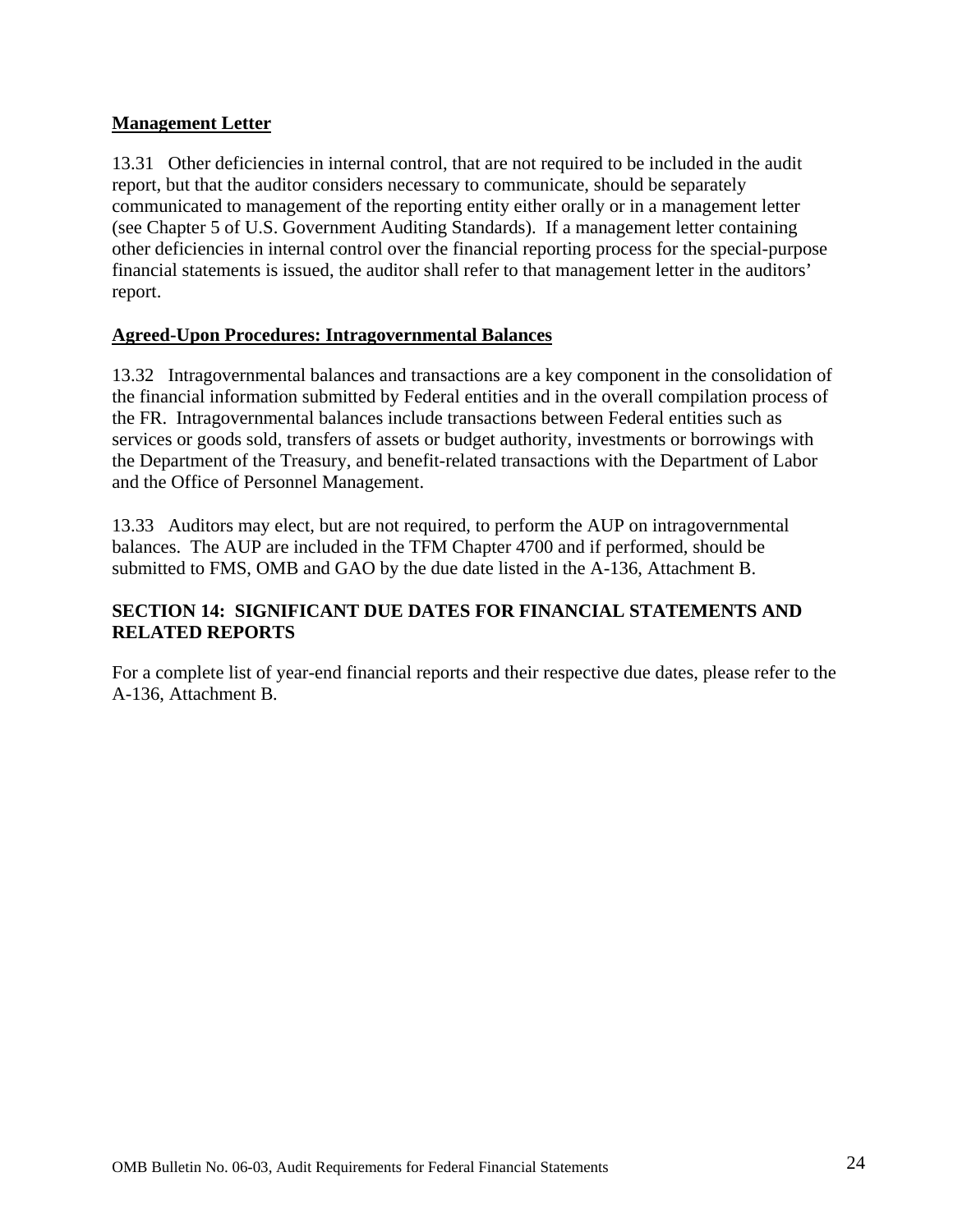# <span id="page-26-0"></span>**TABLE OF APPENDICES**

| Appendix A: | Executive Departments and Agencies Subject to the CFO Act Required to<br><b>Prepare Financial Statements</b>           |  |  |
|-------------|------------------------------------------------------------------------------------------------------------------------|--|--|
| Appendix B: | Components of Executive Departments and Agencies Required to Prepare<br><b>Financial Statements</b>                    |  |  |
| Appendix C: | Executive Agencies Subject to the Accountability of Tax Dollars Act<br><b>Required to Prepare Financial Statements</b> |  |  |
| Appendix D: | Government Corporations Required to Prepare Financial Statements                                                       |  |  |
| Appendix E: | <b>General Laws</b>                                                                                                    |  |  |
| Appendix F: | Illustrative Management Representation Letter for the Special-Purpose<br><b>Financial Statements</b>                   |  |  |
| Appendix G: | Illustrative Independent Auditors' Report on the Special-Purpose<br><b>Financial Statements</b>                        |  |  |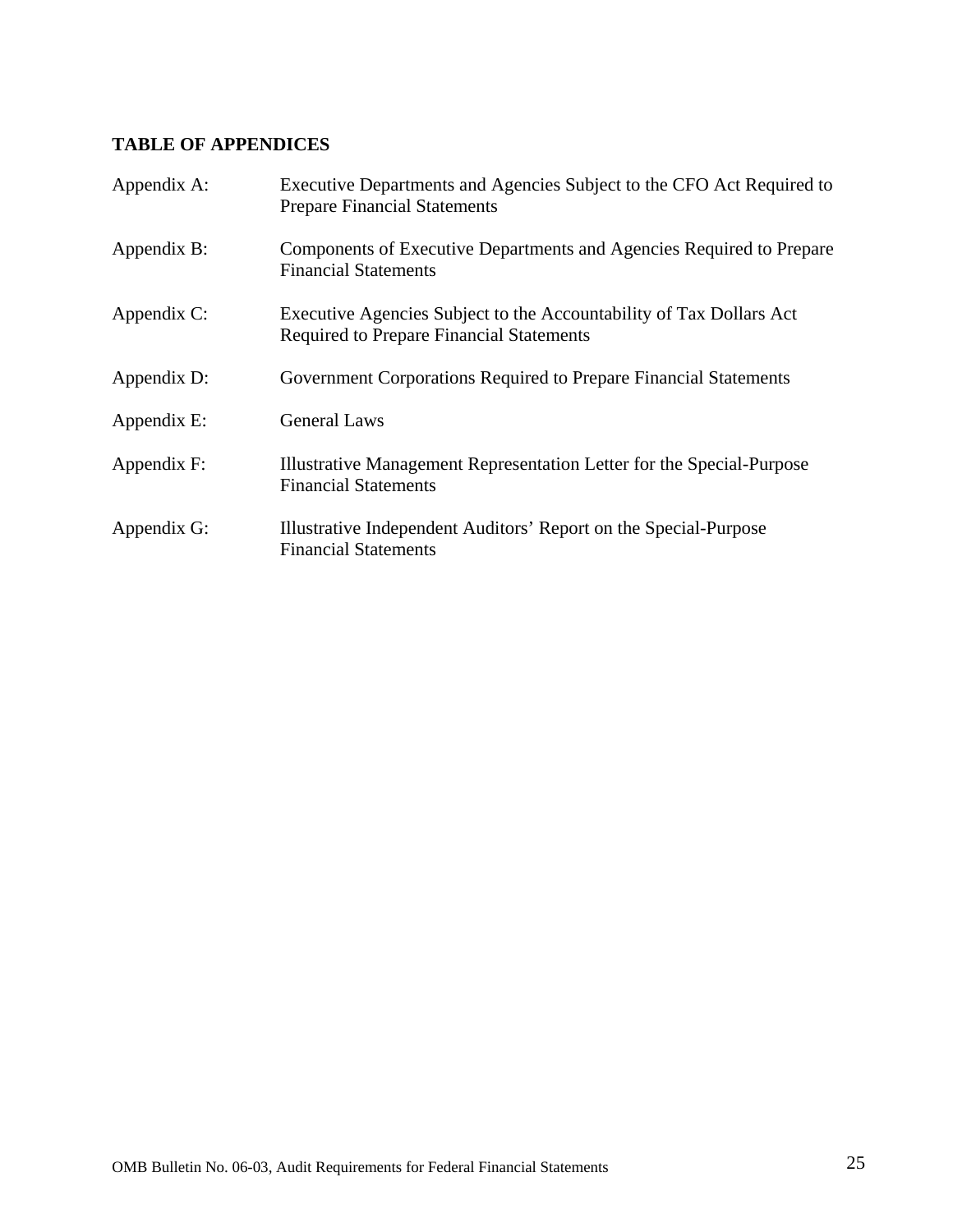#### **APPENDIX A**

### <span id="page-27-0"></span>**EXECUTIVE DEPARTMENTS AND AGENCIES SUBJECT TO THE CHIEF FINANCIAL OFFICERS (CFO) ACT REQUIRED TO PREPARE FINANCIAL STATEMENTS**

Department of Agriculture Department of Commerce Department of Defense Department of Education Department of Energy Department of Health and Human Services Department of Homeland Security Department of Housing and Urban Development Department of the Interior Department of Justice Department of Labor Department of State Department of Transportation Department of the Treasury Department of Veterans Affairs Agency for International Development Environmental Protection Agency General Services Administration National Aeronautics and Space Administration National Science Foundation Nuclear Regulatory Commission Office of Personnel Management Small Business Administration Social Security Administration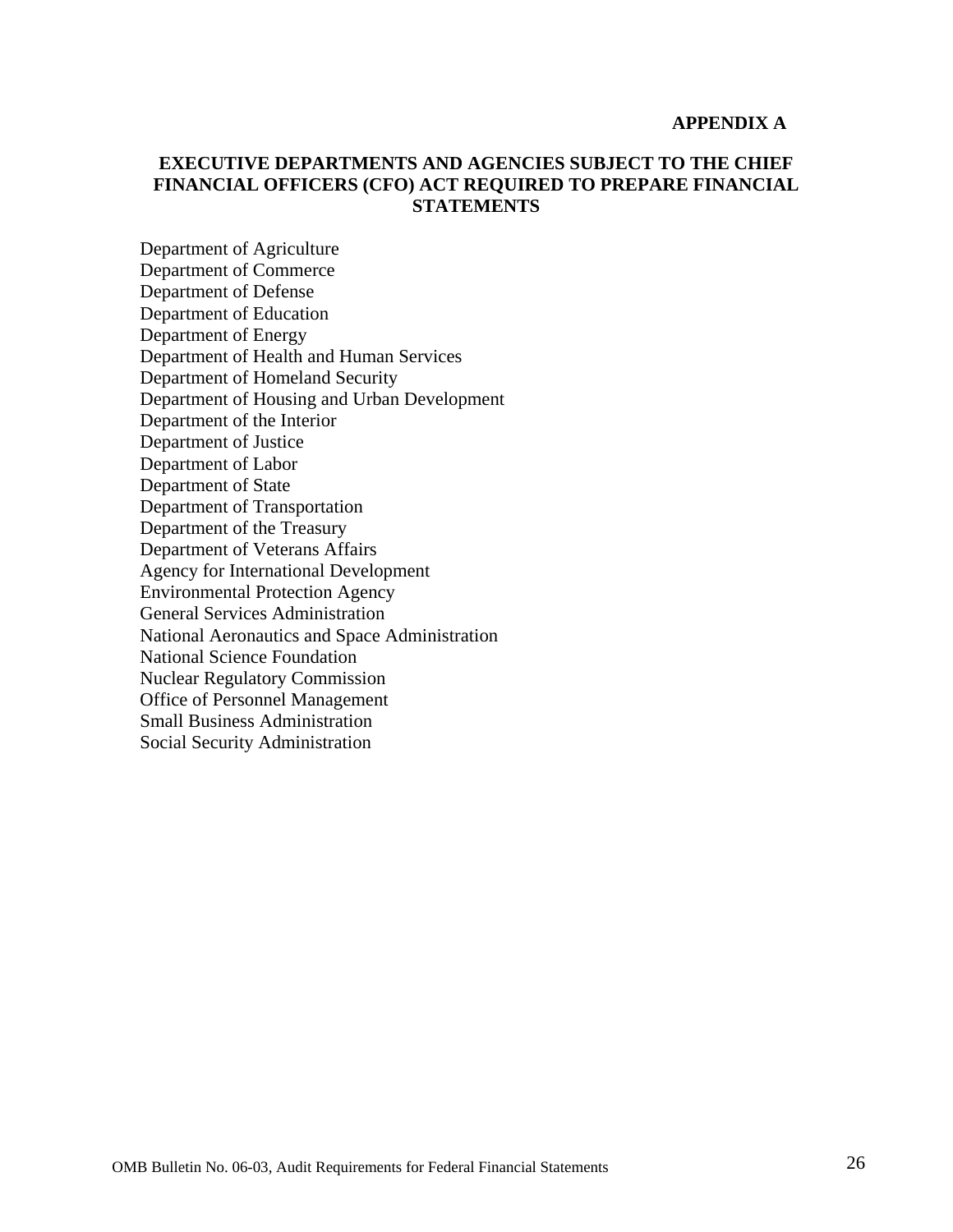#### **APPENDIX B**

### <span id="page-28-0"></span>**COMPONENTS OF EXECUTIVE DEPARTMENTS AND AGENCIES REQUIRED TO PREPARE FINANCIAL STATEMENTS[18](#page-28-1)**

Department of Agriculture

Food and Nutrition Service Forest Service Rural Development Mission Area

Department of Defense

Department of Army General Funds Department of Navy General Funds Department of Air Force General Funds Military Retirement Fund U.S. Army Corps of Engineers Civil Works Program Department of Army Working Capital Fund Department of Navy Working Capital Fund Department of Air Force Working Capital Fund

Department of Health and Human Services Centers for Medicare & Medicaid Services

Department of Transportation Federal Aviation Administration Highway Trust Fund

Department of the Treasury Internal Revenue Service

Office of Personnel Management

 $\overline{a}$ 

Civil Service Retirement and Disability Fund Federal Employees Health Benefits Program Federal Employees Life Insurance Program

<span id="page-28-1"></span><sup>&</sup>lt;sup>18</sup> The requirement for components to prepare financial statements may be satisfied by presenting the components separately in consolidating agency-wide financial statements and conducting an audit, in accordance with this Bulletin, at the consolidating financial statement level.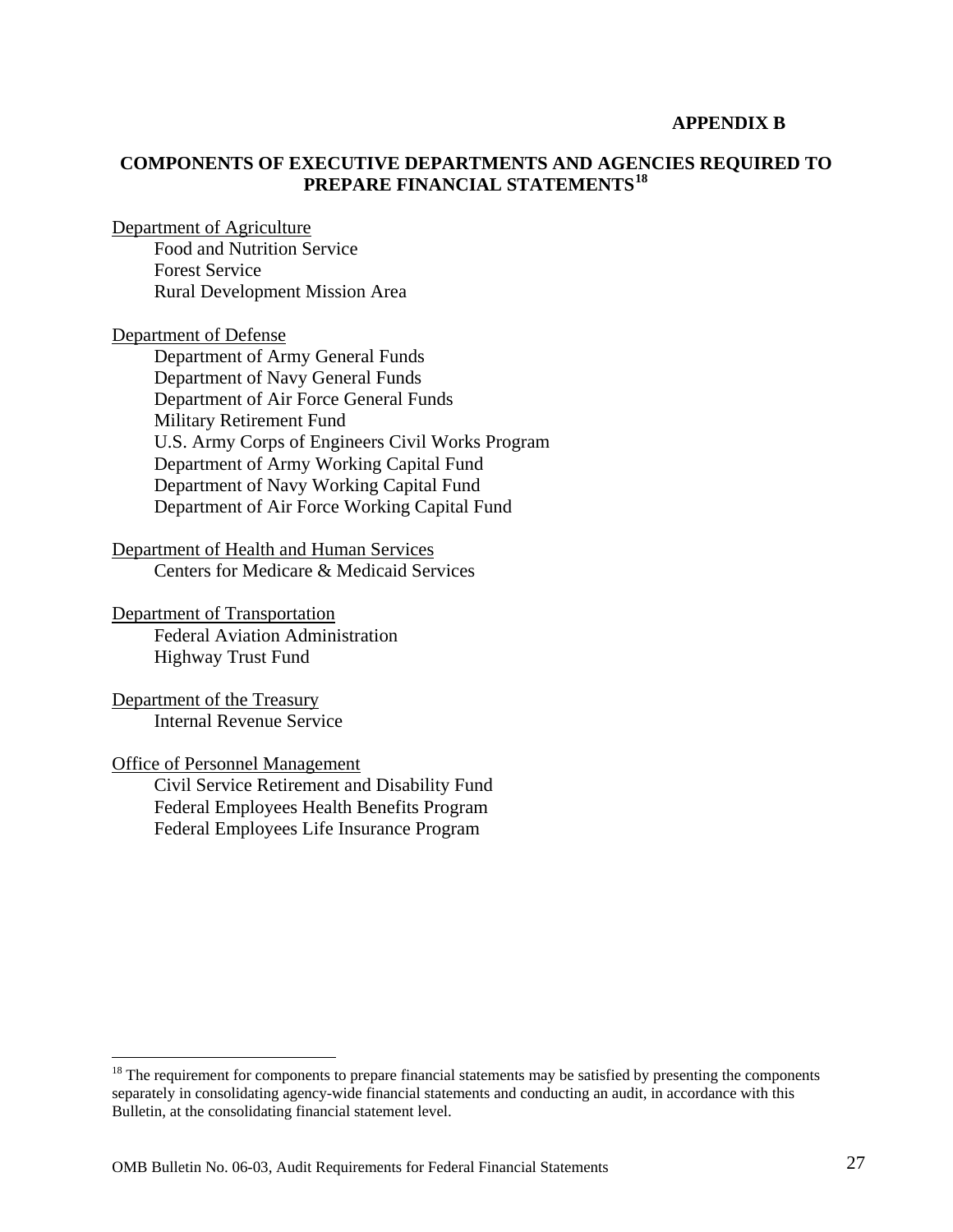#### <span id="page-29-0"></span>**EXECUTIVE AGENCIES SUBJECT TO THE ACCOUNTABILITY OF TAX DOLLARS ACT REQUIRED TO PREPARE FINANCIAL STATEMENTS**

Advisory Council on Historic Preservation African Development Fund Appalachian Regional Commission Architectural and Transportation Barriers Compliance Board Armed Forces Retirement Home Barry Goldwater Scholarship and Excellence in Education Fund Broadcasting Board of Governors Central Intelligence Agency Chemical Safety and Hazard Investigation Board Christopher Columbus Fellowship Foundation Commission on Civil Rights Commission of Fine Arts Commission on Ocean Policy Commission for the Preservation of America's Heritage Abroad Committee for Purchase from People Who Are Blind or Severely Disabled Commodities Futures Trading Commission Consumer Product Safety Commission Court Services and Offender Supervision Agency for DC Defense Nuclear Facilities Safety Board Delta Regional Authority Denali Commission Equal Employment Opportunity Commission Farm Credit Administration Farm Credit System Financial Assistance Corporation Farm Credit System Insurance Corporation Federal Communications Commission Federal Election Commission Federal Financial Institutions Examination Council Appraisal Subcommittee Federal Housing Finance Board Federal Labor Relations Authority Federal Mediation and Conciliation Service Federal Mine Safety and Health Review Commission Federal Retirement Thrift Investment Board Federal Trade Commission Harry S. Truman Scholarship Fund Institute of American Indian and Alaska Native Culture and Arts Development Institute of Museum and Library Services Inter-American Foundation James Madison Memorial Fellowship Foundation Japan-U.S. Friendship Commission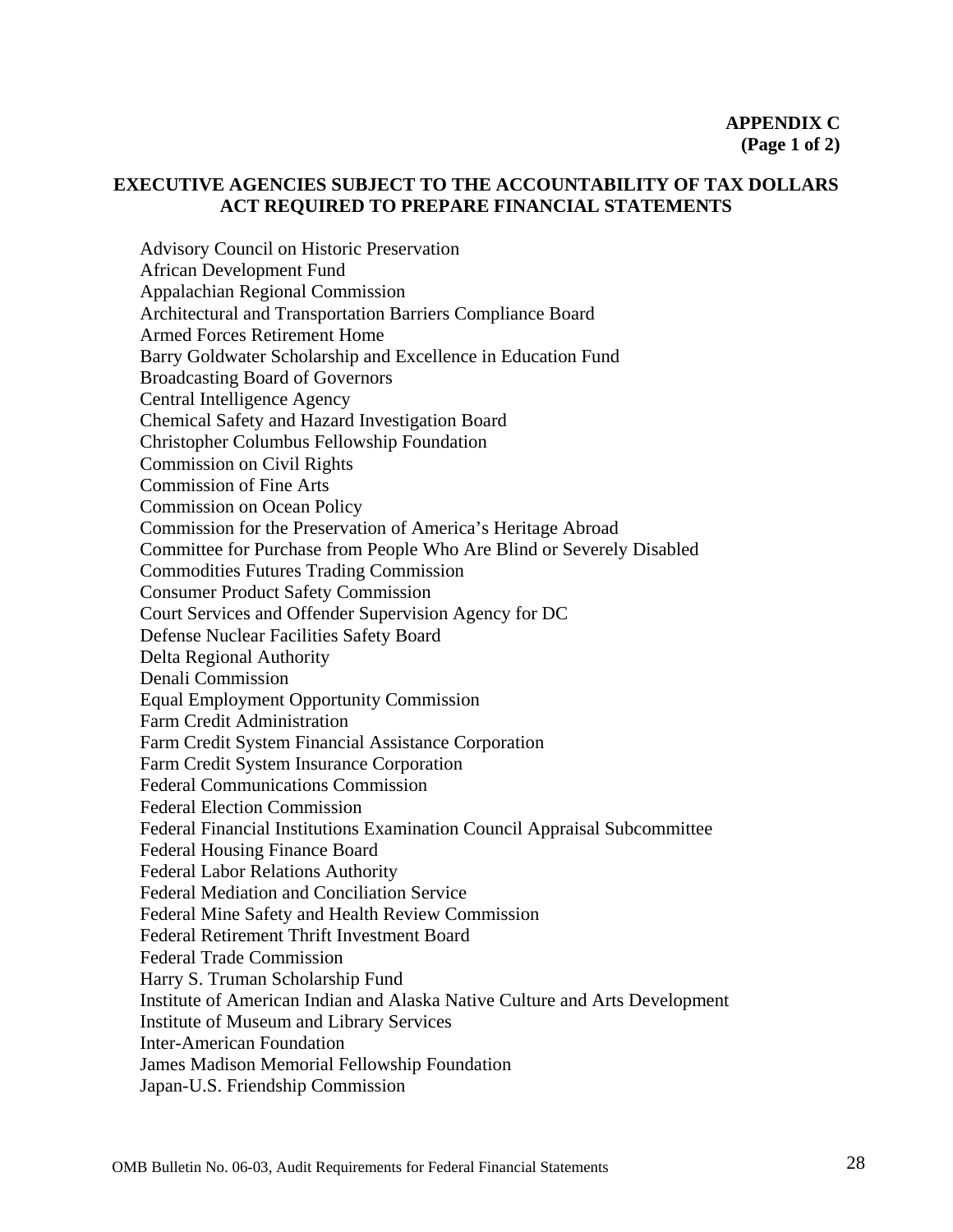### **EXECUTIVE AGENCIES SUBJECT TO THE ACCOUNTABILITY OF TAX DOLLARS ACT REQUIRED TO PREPARE FINANCIAL STATEMENTS**

Marine Mammal Commission Merit Systems Protection Board Morris K. Udall Scholarship and Excellence in National Environmental Policy Foundation National Archives and Records Administration National Capital Planning Commission National Commission on Libraries and Information Science National Council on Disability National Credit Union Administration National Endowment for the Arts National Endowment for the Humanities National Labor Relations Board National Mediation Board National Transportation Safety Board National Veterans Business Development Corporation Nuclear Waste Technical Review Board Occupational Safety and Health Review Commission Office of Government Ethics Office of Navajo and Hopi Indian Relocation Commission Office of Special Counsel Peace Corps Presidio Trust Railroad Retirement Board Securities and Exchange Commission Selective Service System Smithsonian Institution (SI) SI/John F. Kennedy Center for the Performing Arts SI/National Gallery of Arts SI/Woodrow Wilson International Center for Scholars Trade and Development Agency U.S. Court of Appeals for Veterans Claims U.S. Holocaust Memorial Museum U.S. Interagency Council on Homelessness U.S. International Trade Commission Vietnam Education Foundation White House Commission on the National Moment of Remembrance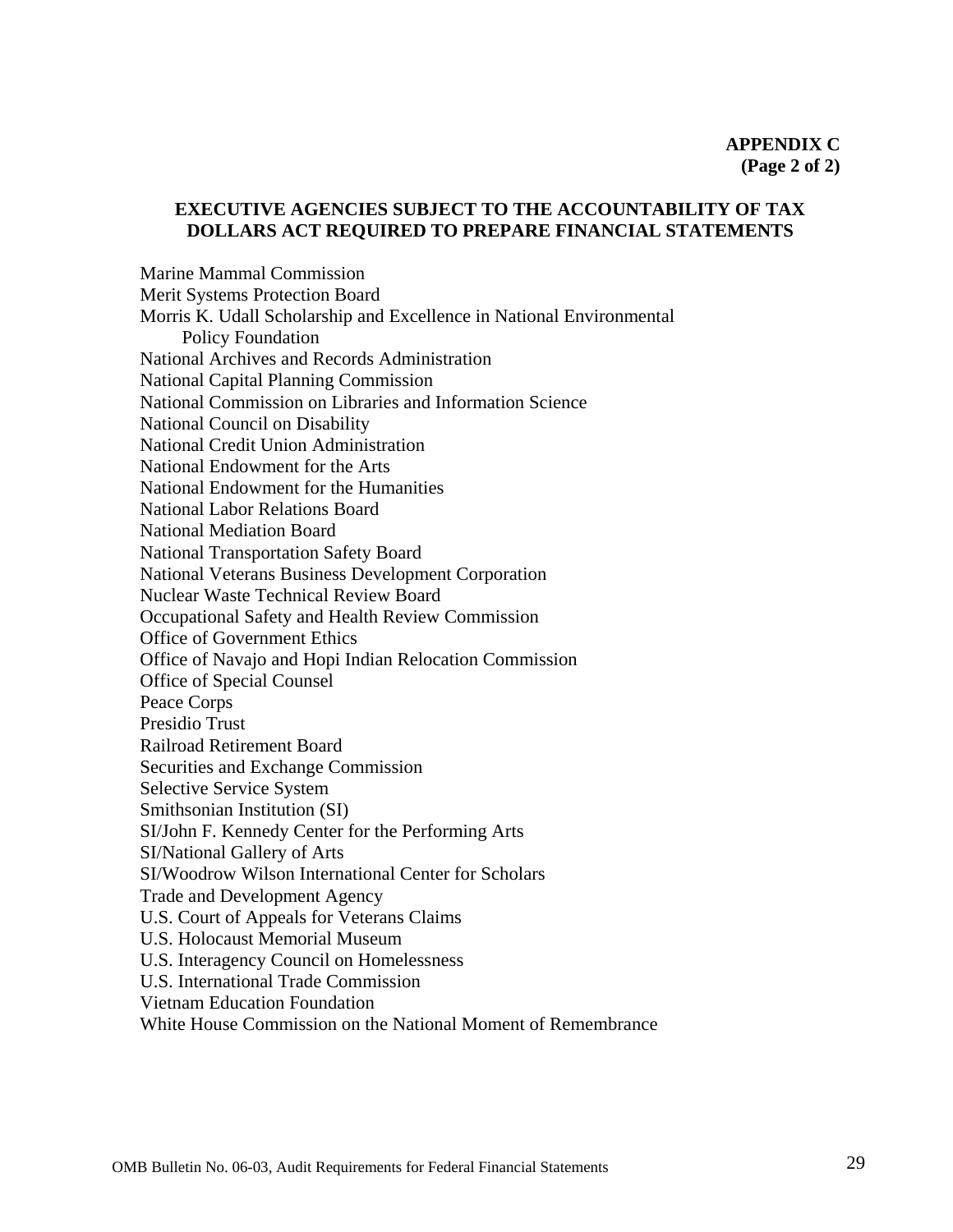#### **APPENDIX D**

### <span id="page-31-0"></span>**GOVERNMENT CORPORATIONS REQUIRED TO PREPARE FINANCIAL STATEMENTS**

Commodity Credit Corporation Community Development Financial Institutions Fund Corporation for National and Community Service Export-Import Bank of the United States Federal Crop Insurance Corporation Federal Deposit Insurance Corporation Federal Home Loan Banks Federal Housing Administration Fund Federal Prison Industries, Incorporated Financing Corporation Government National Mortgage Association Millennium Challenge Corporation National Credit Union Administration Central Liquidity Facility Overseas Private Investment Corporation Pension Benefit Guaranty Corporation Rural Telephone Bank Resolution Funding Corporation Saint Lawrence Seaway Development Corporation Tennessee Valley Authority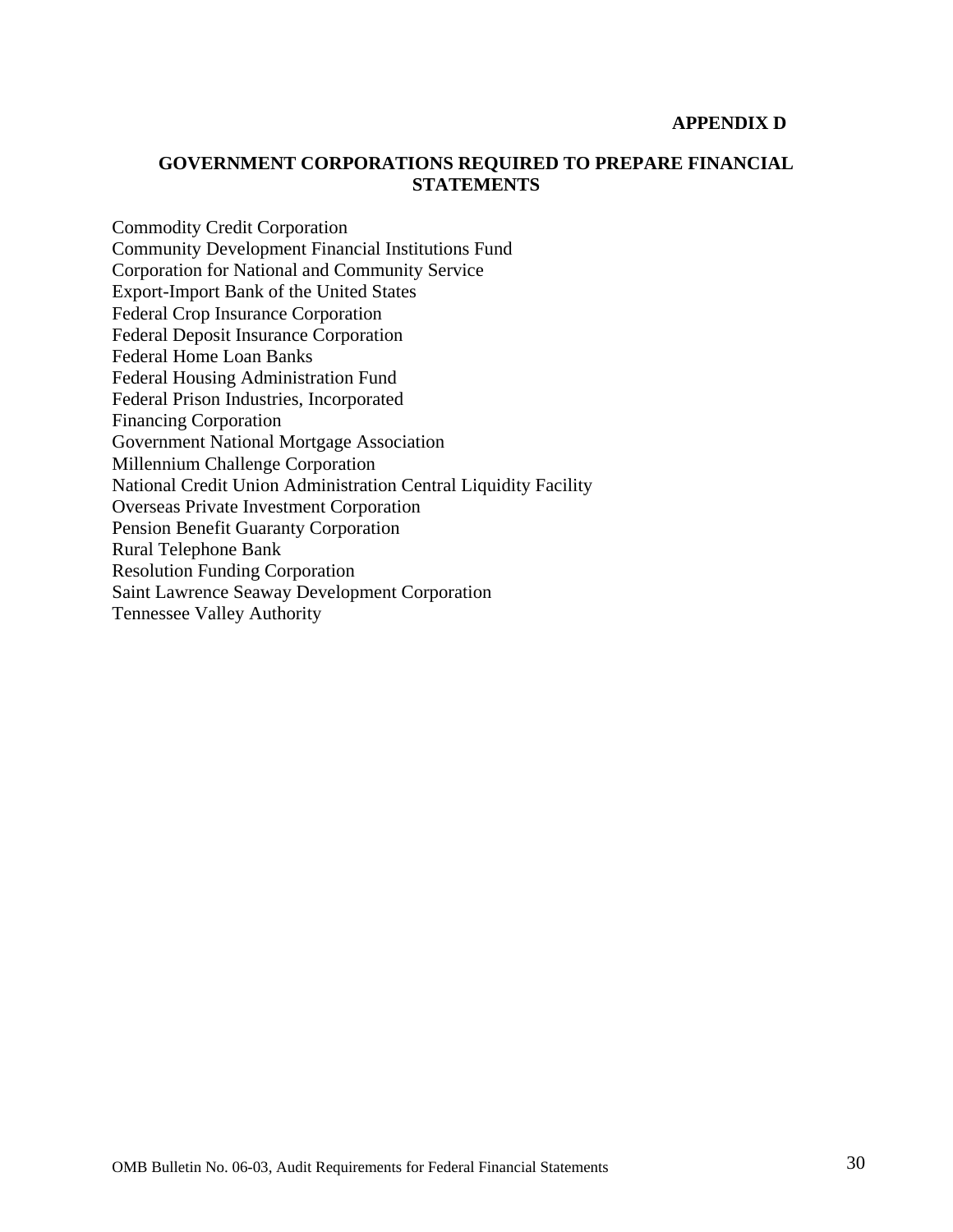### **APPENDIX E**

#### **GENERAL LAWS[19](#page-32-1)**

- <span id="page-32-0"></span>• Anti-Deficiency Act (codified as amended in 31 U.S.C. §§ 1341, 1342, 1351, 1517) 31 U.S.C. § 1341(a)(1)(A) and (C) 31 U.S.C. § 1517 (a)
- Federal Credit Reform Act of 1990, Pub. L. No. 101-508, 104 Stat. 1388-610 (codified in various sections of title 2, United States Code) 2 U.S.C. § 661(b) and (e)
- Federal Financial Management Improvement Act of 1996 (FFMIA), Pub. L. No. 104- 208, title VIII
- Pay and Allowance System for Civilian Employees as provided primarily in Chapters 51- 59 of title 5, United States Code 5 U.S.C. §§ 5332 and 5343 29 U.S.C. § 206
- Prompt Payment Act (codified as amended in 31 U.S.C. §§ 3901-3907) 31 U.S.C. § 3902(a), (b), and (f) 31 U.S.C. § 3904
- Provisions Governing Claims of the United States Government as provided primarily in sections 3711 through 3720E of title 31, United States Code (including provisions of the Debt Collection Improvement Act of 1996, Pub. L. No. 104-134, 110 Stat. 1321-358, which also is codified in various sections of titles 5, 18, 26, 28, 31, and 42, United States Code)

31 U.S.C. § 3711 31 U.S.C. § 3717 (a), (b), (c), (e) and (f) 31 U.S.C. § 3719

 $\overline{a}$ 

<span id="page-32-1"></span><sup>&</sup>lt;sup>19</sup> The auditor is not expected to test all provisions of each law presented. However, the auditor is expected to test, at a minimum, the provisions cited above.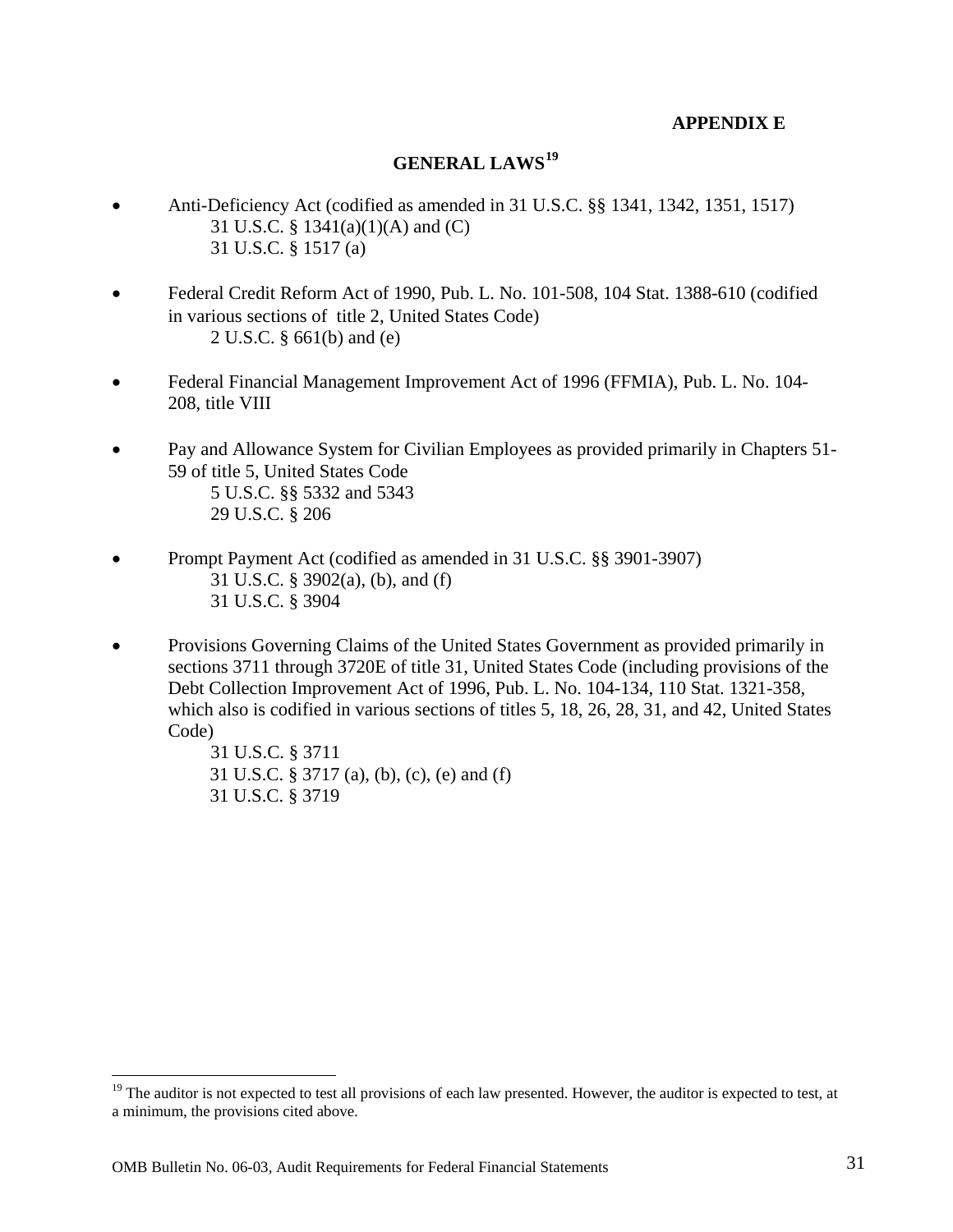### **APPENDIX F**

### <span id="page-33-0"></span>**ILLUSTRATIVE MANAGEMENT REPRESENTATION LETTER FOR THE SPECIAL-PURPOSE FINANCIAL STATEMENTS**

[Entity Letterhead]

[Date of auditor's report]

[Name and title of head of audit organization] [Address of audit organization]

Dear [name of head of audit organization]:

This letter is in connection with your audits of the [name of Federal agency]'s special-purpose financial statements, including the reclassified balance sheet as of [end of years covered by special-purpose financial statements] and the related statements of net cost and changes in net position for the year then ended for the purpose of expressing an opinion as to whether the special-purpose financial statements are presented fairly, in all material respects, in conformity with generally accepted accounting principles and the presentation requirements set forth in the U.S. Department of the Treasury's Financial Manual (TFM) Volume I, Part 2, Chapter 4700.

We confirm, to the best of our knowledge and belief, the following representations made to you during your audits, which these representations are as of the date of your auditor's report, and pertain to the periods covered by the special-purpose financial statements.

- 1. We are responsible for the fair presentation of the special-purpose financial statements in conformity with the accounting principles generally accepted in the United States of America and the presentation requirements set forth in the TFM Chapter 4700.
- 2. The special-purpose financial statements are fairly presented in conformity with the accounting principles generally accepted in the United States of America and the presentation requirements set forth in the TFM Chapter 4700.

*If there are instances of departures from generally accepted accounting principles or noncompliance with the requirements set forth in the TFM Chapter 4700, this statement should be modified to disclose all known instances of departure or noncompliance.* 

- 3. We have made available to you, all financial records and related data relevant to the reclassification of [name of Federal agency]'s audited, consolidated department-level financial statements to the reclassified special-purpose financial statements and accompanying notes as prescribed in the TFM Chapter 4700.
- 4. There are no material transactions that have not been properly reclassified in the specialpurpose financial statements or disclosed in the notes to the financial statements.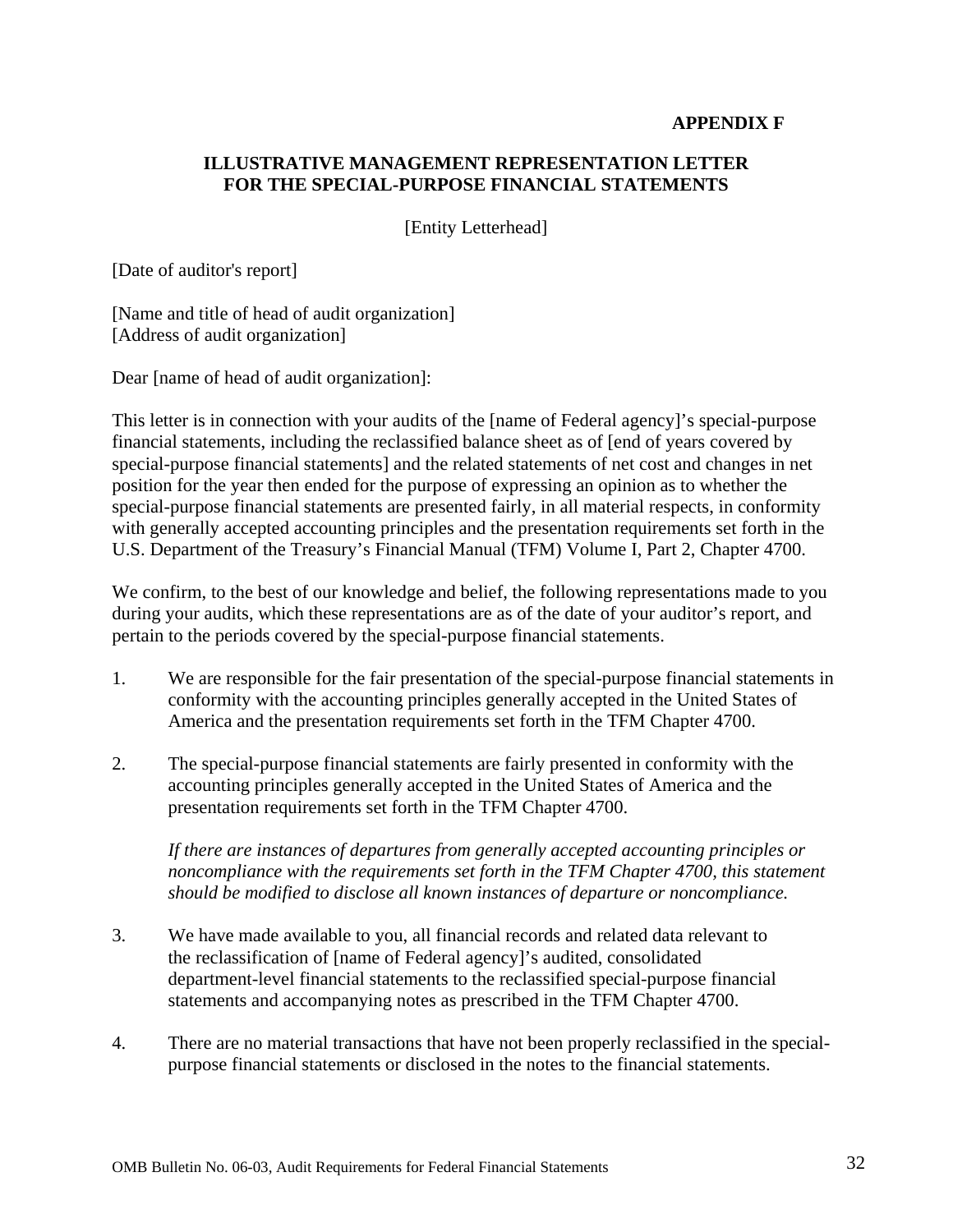- 5. We are responsible for establishing and maintaining internal control over the specialpurpose financial statement reporting process and complying with the requirements set forth in the TFM Chapter 4700.
- 6. Those controls in place on September 30, 20XX [or date of latest audited financial statements] provided reasonable assurance that the foregoing objectives are met.

*If there are material weaknesses in internal control over the special-purpose financial statement reporting process, the foregoing representation should be modified to read:*  "Those controls in place on September 30, 20XX, provided reasonable assurance that the foregoing objectives are met except for the effects of the material weaknesses discussed below (or in the attachment)," *or a statement that* "internal controls are not effective" *or*  "do not meet the foregoing objectives."

[Signed by Agency Head] [Signed by Chief Financial Officer]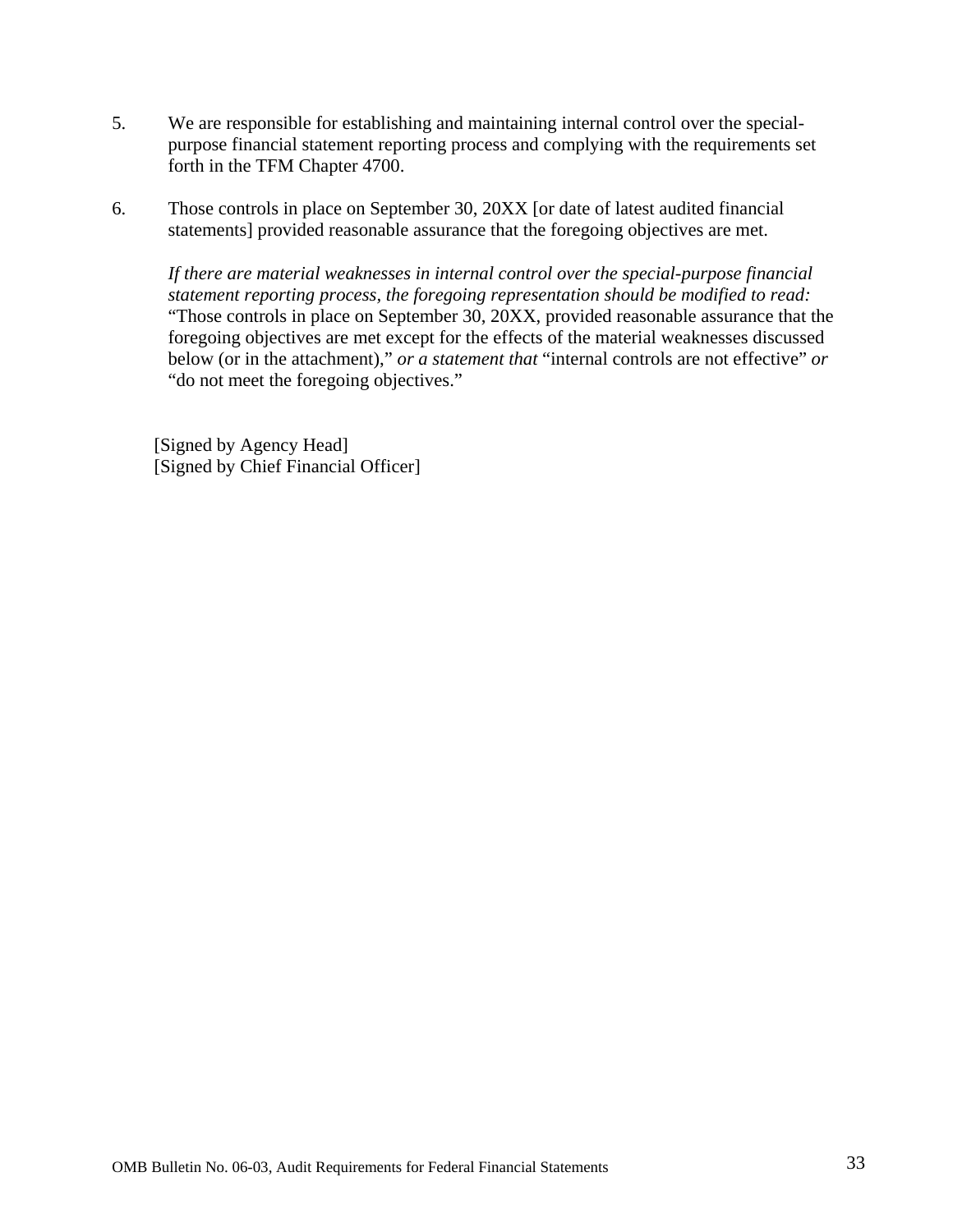### <span id="page-35-0"></span>**ILLUSTRATIVE INDEPENDENT AUDITORS' REPORT ON SPECIAL-PURPOSE FINANCIAL STATEMENTS**

We have audited the accompanying reclassified balance sheet as of September 30, [*insert years*] and the related reclassified statements of net cost and changes in net position for the year then ended (hereinafter referred to as the special-purpose financial statements) contained in the special-purpose closing package of [*name of Federal Agency*]. These special-purpose financial statements are the responsibility of [*name of Federal Agency*]'s management. Our responsibility is to express an opinion on these special-purpose financial statements based on our audit.

We conducted our audit in accordance with auditing standards generally accepted in the United States of America and the standards applicable to financial audits contained in U.S. Government Auditing Standards, issued by the Comptroller General of the United States; and, Office of Management and Budget (OMB) Bulletin No. 06-03, *Audit Requirements for Federal Financial Statements*, as amended. Those standards require that we plan and perform the audit to obtain reasonable assurance about whether the special-purpose financial statements are free of material misstatement. An audit includes examining, on a test basis, evidence supporting the amounts and disclosures in the special-purpose financial statements. An audit also includes assessing the accounting principles used and significant estimates made by management, as well as evaluating the overall special-purpose financial statement presentation. We believe that our audit provides a reasonable basis for our opinion.

The accompanying special-purpose financial statements and accompanying notes contained in the special-purpose closing package have been prepared for the purpose of complying with the requirements of the U.S. Department of the Treasury's Financial Manual (TFM) Volume I, Part 2, Chapter 4700, as described in note X, solely for the purpose of providing financial information to the U.S. Department of the Treasury and U.S. Government Accountability Office to use in preparing and auditing the *Financial Report of the U.S. Government*, and are not intended to be a complete presentation of [*name of Federal Agency*]'s financial statements.

In our opinion, the special-purpose financial statements referred to above present fairly, in all material respects, the financial position of [*name of Federal Agency*] as of September 30, [*insert year(s)*], and its net costs and changes in net position for the year then ended in conformity with accounting principles generally accepted in the United States of America and the presentation pursuant to the requirements of the TFM Chapter 4700.

The information included in the Other Data is presented for the purpose of additional analysis and is not a required part of the special-purpose financial statements, but is supplementary information required by the TFM Chapter 4700. We have applied certain limited procedures, which consisted principally of inquiries of management regarding methodology and presentation of this information. We also reviewed such information for consistency with the related information presented in [name of federal agency]'s financial statements. However, we did not audit this information, and accordingly, we express no opinion on it.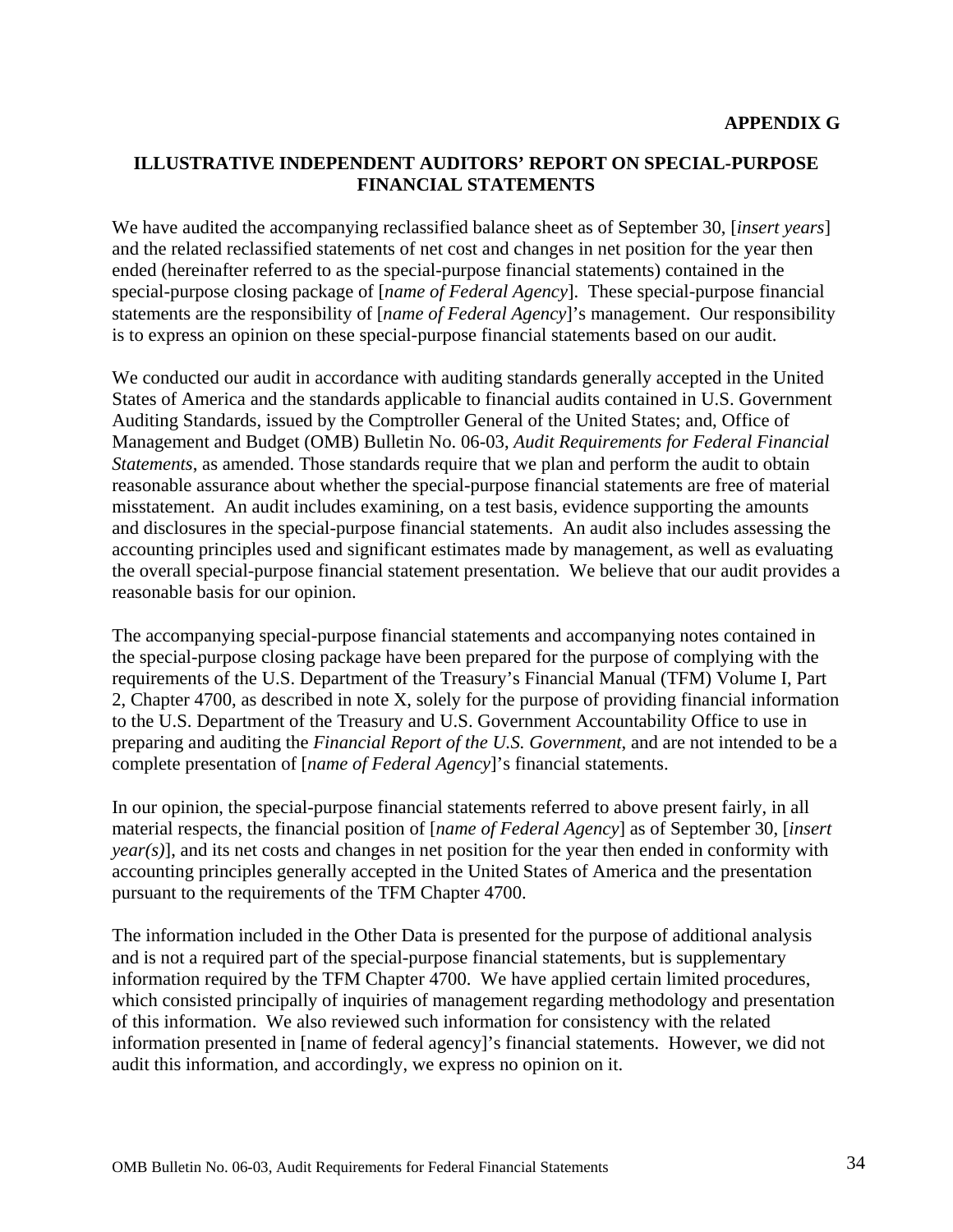In accordance with U.S. Government Auditing Standards and OMB Bulletin No. 06-03, as amended, we have also issued reports<sup>[20](#page-36-0)</sup> dated *[insert date]* on our consideration of *[name of Federal Agency*]'s internal control over financial reporting and its compliance with certain provisions of laws and regulations. Those reports are an integral part of an audit of general purpose financial statement reporting performed in accordance with U.S. Government Auditing Standards and OMB Bulletin No. 06-03, as amended, and should be read in conjunction with this report in considering the results of our audit.

In planning and performing our audit of the special-purpose financial statements, we also considered [*name of Federal Agency*]'s internal control over the financial reporting process for the special-purpose financial statements and compliance with the TFM Chapter 4700. Management is responsible for establishing and maintaining internal control over financial reporting, including Other Data, and for complying with laws and regulations, including compliance with the TFM Chapter 4700 requirements.

Our consideration of internal control over the financial reporting process for the special-purpose financial statements would not necessarily disclose all matters in the internal control over the financial reporting process that might be reportable conditions. Under standards issued by the American Institute of Certified Public Accountants, reportable conditions are matters coming to our attention relating to significant deficiencies in the design or operation of the internal control over financial reporting that, in our judgment, could adversely affect the [*name of Federal Agency*]'s ability to record, process, summarize, and report financial data consistent with the assertions made by management in the special-purpose financial statements. Material weaknesses are reportable conditions in which the design or operation of one or more of the internal control components does not reduce to a relatively low level the risk that misstatements, in amounts that would be material in relation to the special-purpose financial statements being audited, may occur and not be detected within a timely period by employees in the normal course of performing their assigned functions.

We found no material weaknesses in internal control over the financial reporting process for the special-purpose financial statements, and our tests of compliance with the TFM Chapter 4700 requirements disclosed no instances of noncompliance that are required to be reported under U.S. Government Auditing Standards and OMB Bulletin No. 06-03, as amended. However, providing opinions on internal control over the financial reporting process for the special-purpose financial statements or on compliance with the TFM Chapter 4700 requirements were not objectives of our audit of the special-purpose financial statements and, accordingly, we do not express such opinions.

 $\overline{a}$ 

<span id="page-36-0"></span> $20$  If an agency's auditor issues a combined report that includes the audit report on the financial statements, the report on internal control over financial reporting and compliance with certain provisions of laws and regulations, then the language in this section should be modified accordingly.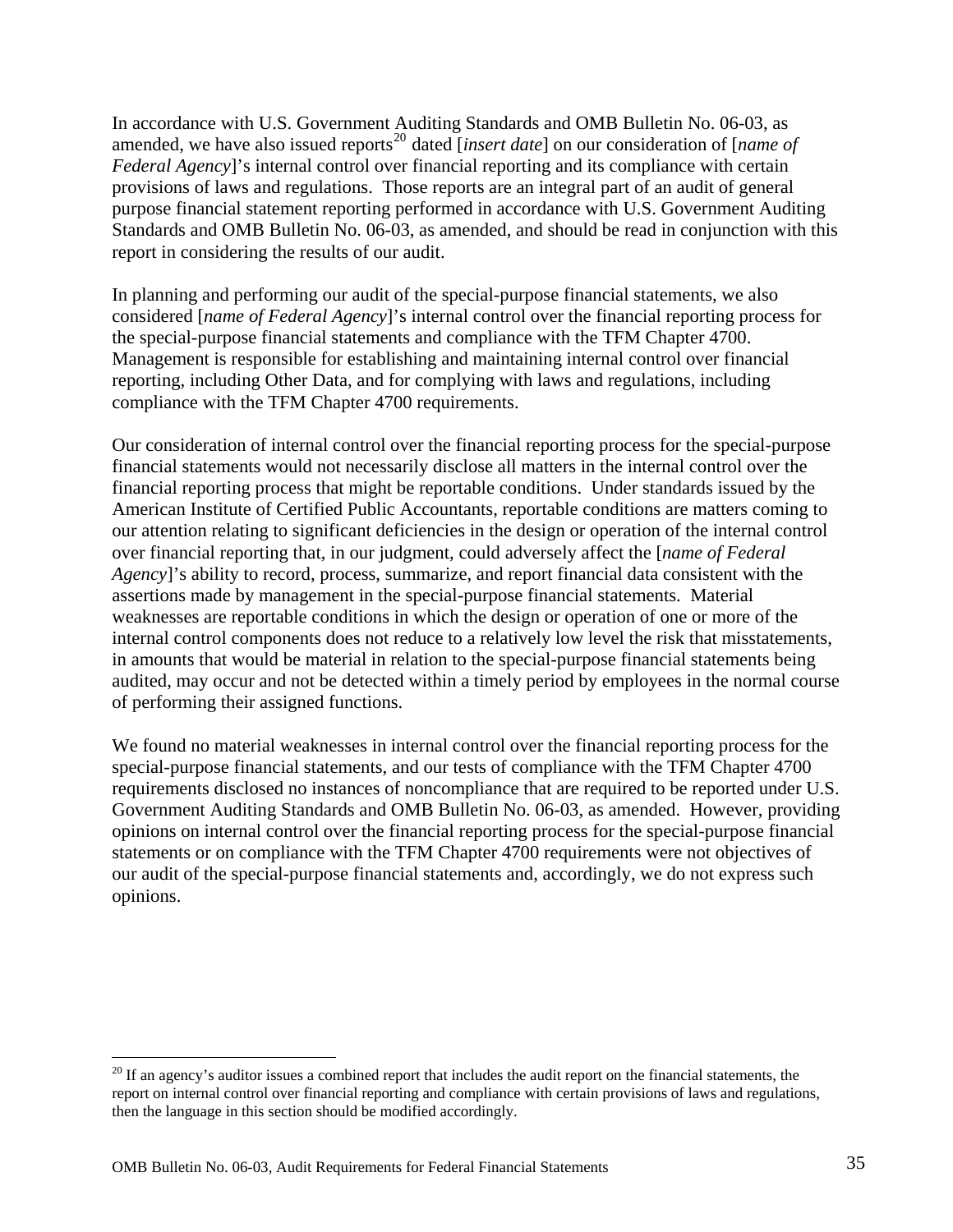This report is intended solely for the information and use of [*name of Federal Agency*], the U.S. Department of the Treasury, the Office of Management and Budget and the U.S. Government Accountability Office in connection with the preparation and audit of the Financial Report of the U.S. Government and is not intended to be and should not be used by anyone other than these specified parties.

[*Signature*] [*Date*]